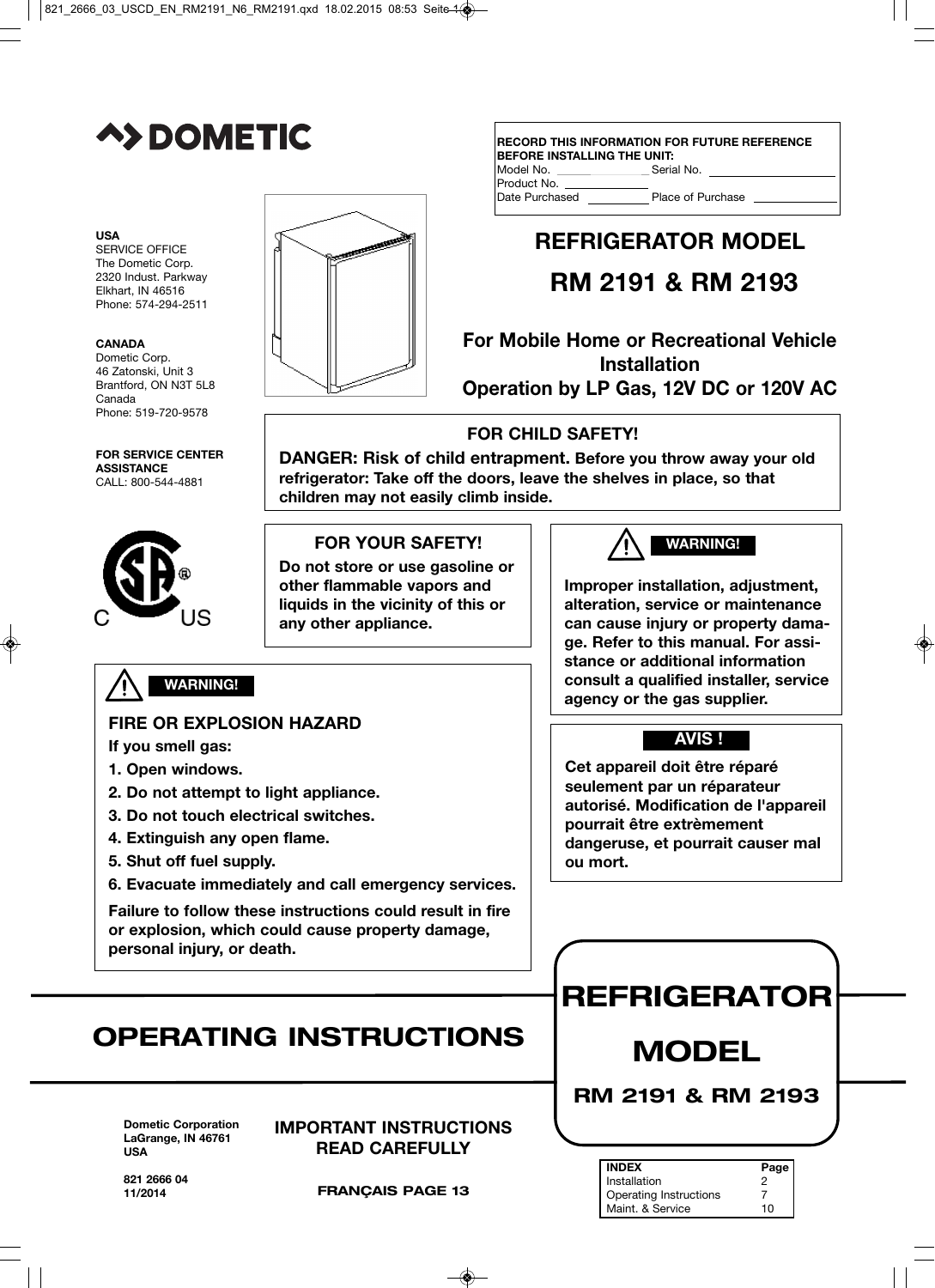### **1. GENERAL INSTRUCTIONS**

#### **This appliance is designed for storage of food and storage of frozen food and making ice.**

The refrigerators outlined herein have been design certified by A.G.A. under ANS Z21.19 Refrigerator Standard for installation in a mobile home or recreational vehicle and are approved by the Canadian Gas Association. The certifications are, however, contingent on the installation being made in accordance with the following instructions as applicable.

#### **In the U.S.A., the installation must conform with:**

- 1. National Fuel Gas Code ANS Z223.1-(latest edition)
- 2. Manufactured Home Construction and Safety Standard, Title 24 CFR, Part 3280
- 3. Recreational Vehicles ANS A119.2-(latest edition).

The unit must be electrically grounded in accordance with the National Electric Code ANS/NFPA 70-(latest edition) when installed if an external alternating current electrical source is utilized.

4. Any applicable local code.

In Canada, the installation must conform with:

- 1. Current CGA B 149 Gas Installation Codes
- 2. Current CSA Standard Z 240.4 GAS-EQUIPPED RECREATIONAL VEHICLES AND MOBILE-**HOUSING**
- 3. Any applicable local code

The unit must be electrically grounded in accordance with the CANADIAN ELECTRICAL CODE C 22 Parts 1 and 2.

### **2. VENTILATION**

The installation shall be made in such a manner as to separate the combustion system from the living space of the mobile home or recreational vehicle. Louver openings must have a minimum dimension of 1/4 inch for air supply or venting of combustion products.

Proper installation requires one fresh air intake and one upper exhaust vent. The ventilation kits shown in this instruction manual have been certified for use with the refrigerator model listed in the Table. For "Certified Vent System Kits" see Section B. The ventilation kits must be installed and used without modification. An opening toward the outside at floor level in the refrigerator compartment must be provided for ventilation of heavierthan-air fuel gases. The lower vent of the recommended kits is provided with properly sized openings. The flow of combustion and ventilation air must not be obstructed. The lower side vent is fitted with a panel which provides an adequate access opening for ready serviceability of the burner and control manifold of the refrigerator. This should be centered on the back of the refrigerator.

### **3. CERTIFIED INSTALLATION**

Certified installations require one upper side vent and one lower side vent.

#### **For certified vent system kits, see Section B.**

For further information, contact your dealer or distributor.

### **4. METHOD OF INSTALLATION**

The methods of installation are shown in FIG. 1 & FIG. 1A. It is essential that all maximum or minimum dimensions are strictly maintained as the performance of the refrigerator is dependent on adequate flow of air over the rear of the refrigerator.

#### **NOTE: The upper vent should be centered over the condenser coil at the back of the refrigerator.**

**FIG.1**

#### **FLOOR LEVEL INSTALLATION**

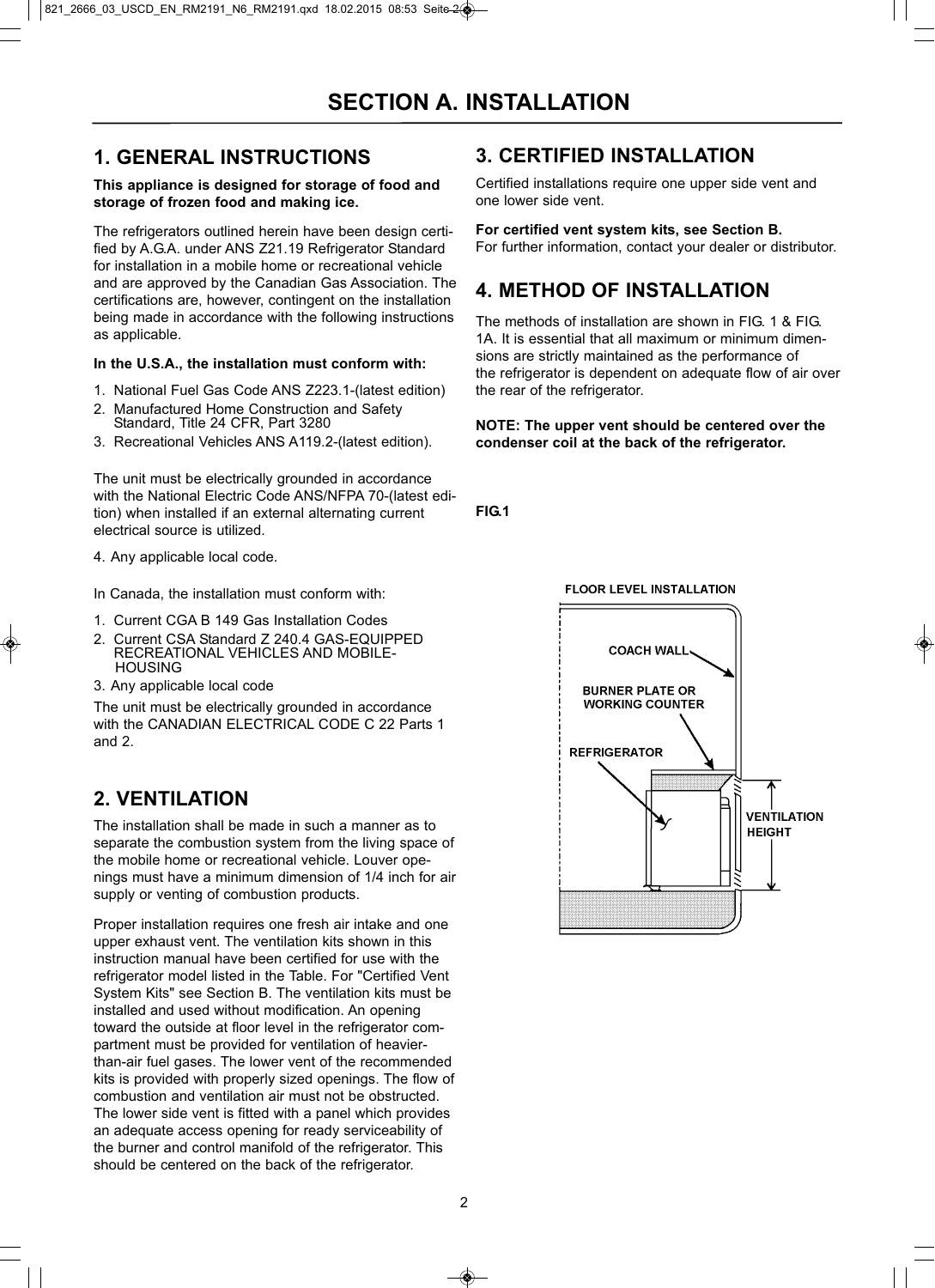

### **5. VENTILATION HEIGHTS**

Refer to FIG 1 & FIG. 1A., Pages 1 & 2

| <b>Installation with</b><br>Upper side vent<br>And lower side vent                                                                                                                                        | * Minimum Ventilation<br>Height "N" |       |  |
|-----------------------------------------------------------------------------------------------------------------------------------------------------------------------------------------------------------|-------------------------------------|-------|--|
| <b>REFRIGERATOR</b>                                                                                                                                                                                       | <b>INCHES</b>                       | MМ    |  |
| RM 2193<br><b>Metal Side Vents</b><br>(1) RM 123 Upper Vent<br>(1) RM 183 Lower Vent                                                                                                                      | 20 5/8"                             | 524   |  |
| <b>RM 2193</b><br><b>Metal &amp; Plastic Side Vents</b><br>(1) RM 123 Upper Vent<br>(1) 3107560.009 Lower vent                                                                                            | 20 5/8"                             | 524   |  |
| RM 2193<br><b>Plastic Side Vents</b><br>(1) 3107560.041 Upper vent<br>(1) 3107560.009 Lower vent                                                                                                          | 22"                                 | 558,8 |  |
| * These dimensions represent the minimum height<br>allowable. It is recommended the Upper Vent be<br>located to the maximum possible height of the<br>vehicle for optimum performance in warmer climates. |                                     |       |  |

### **6. CLEARANCES**

Minimum clearances in inches to combustible materials are:

| G: | Top      | U" |
|----|----------|----|
| K٠ | Side     | 0" |
| Ŀ  | Bottom   | 0" |
| M: | Rear     | 1" |
| N: | See NOTE |    |
| P٠ | See NOTE |    |

**NOTE**: Clearance **"M"** is between the rearmost part of the refrigerator and the wall behind the refrigerator.

**NOTE**: Clearance **"N"** is the distance between the bottom of the lower vent to the top of upper side vent. For ventilation height, refer to Section A. Installation, Item 5. Ventilation Heights. See FIG. 2.

#### **Surfaces directly above and sides adjacent to the flue outlet must be of, or covered with, fireproof material. See FIG. 2.**

NOTE: Clearance **"P"** over top of unit condenser fins is 1/4 inch. This is the minimum height which can be allowed over the condenser fins. Whenever possible, increase this height by up to 11 inches; the more ventilation you provide, the better the performance you can expect from the refrigerator.

#### **Fig. 2**



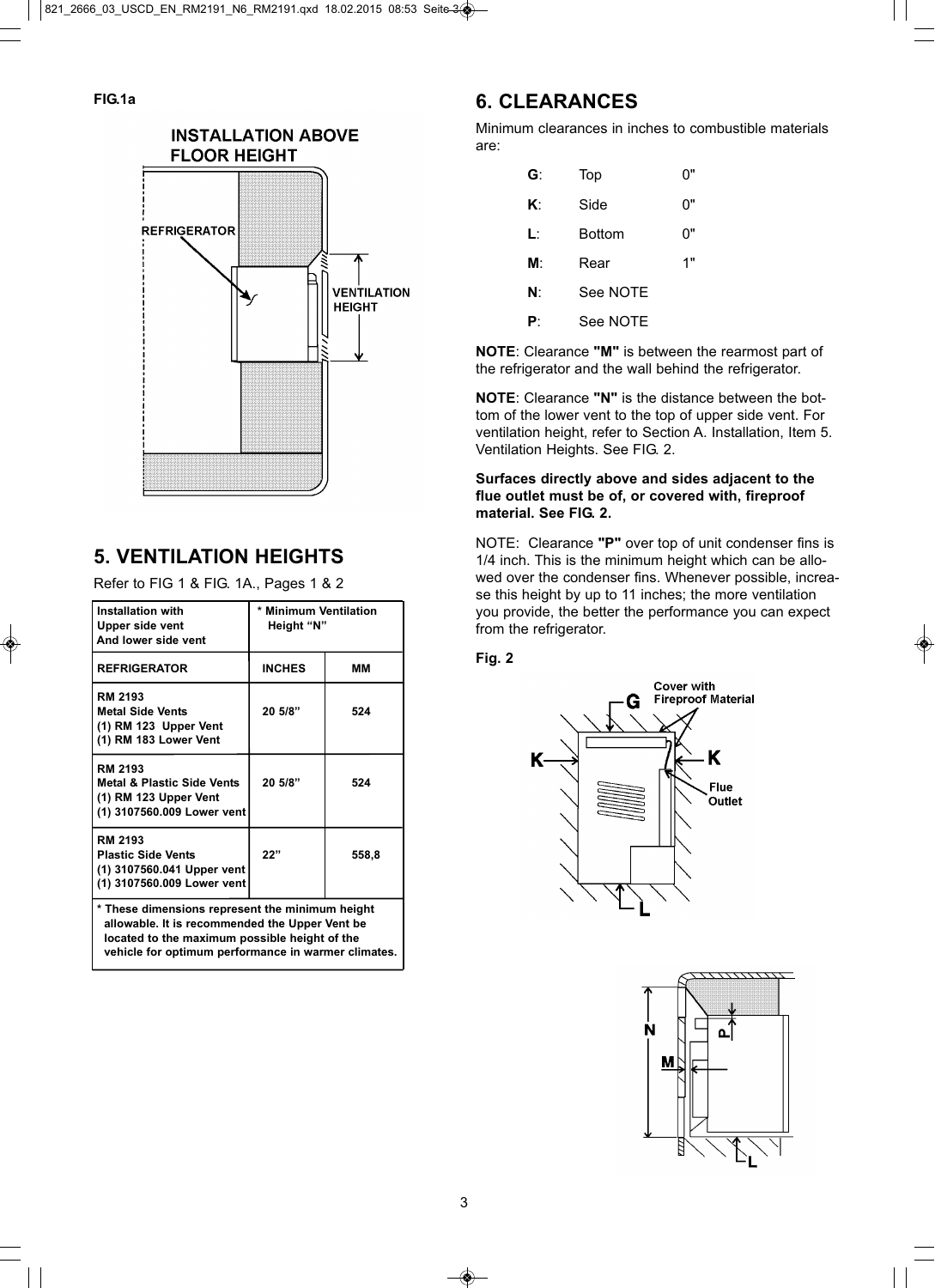### **7. INSTALLING REFRIGERATOR IN ENCLOSURE**

**NOTE: DO NOT install the appliance directly on carpeting. Carpeting must be removed or protected by a metal or wood panel beneath the appliance, which extends at least the full width and depth of the appliance.**

The dimensions shown in FIG.3 will give you adequate space for service and proper installation.

**FIG. 3**



| RM 2191<br><b>RM 2193</b>       |             | Overall<br><b>Dimensions</b> |             |             | Installation<br><b>Dimensions</b> |            |             | Recessed<br><b>Dimensions</b> |             | Distance between<br>Top of condenser and<br>Top of refrigerator |
|---------------------------------|-------------|------------------------------|-------------|-------------|-----------------------------------|------------|-------------|-------------------------------|-------------|-----------------------------------------------------------------|
| Vent<br>Type                    | Height<br>A | Width<br>в                   | Depth<br>C  | Height<br>h | Width<br>W                        | Depth<br>d | Height<br>н | Width<br>W                    | Depth<br>D  | e                                                               |
| (inches)<br>Dual Metal          | $21 - 9/16$ | 19-5/16                      | $21 - 7/16$ | $20 - 5/8$  | $17 - 1/2$                        | $19 - 7/8$ | $20 - 7/8$  | $17 - 3/4$                    | $20 - 7/8$  | 1/4"                                                            |
| Side Vents<br>(mm)              | 548         | 491                          | 545         | 524         | 445                               | 505        | 530         | 451                           | 519         | 6                                                               |
| Metal & Plastic (Inches)        | $21 - 9/16$ | 19-5/16                      | $21 - 7/16$ | $20 - 5/8$  | $17 - 1/2$                        | 19-7/8     | $20 - 7/8$  | $17 - 3/4$                    | $20 - 7/8$  | 1/4"                                                            |
| (MM)<br>Side Vents              | 548         | 491                          | 545         | 524         | 445                               | 505        | 530         | 451                           | 519         | 6                                                               |
| <b>Dual Plastic</b><br>(Inches) | $21 - 9/16$ | 19-5/16                      | $21 - 7/16$ | $20 - 5/8$  | $17 - 1/2$                        | 19-7/8     | $20 - 7/8$  | $17 - 3/4$                    | $*20 - 7/8$ | 1/4"                                                            |
| (MM)<br>Side Vents              | 548         | 491                          | 545         | 524         | 445                               | 505        | 530         | 451                           | $*519$      | 6                                                               |

\* Depth "D" Dimensions Requirement with Plastic Vent System is Dependant on Vehicle Side Wall Thickness. If the Vehicle Side Wall Thickness is less than 1,5 inches ( 38mm ), the Recessed Depth Dimensions will be required to be Increased Proportionally to the Vehicle Wall Thicknes.

### **A. INSTALLATION**

The refrigerator must be installed in a substantial enclosure and must be level. When installing the refrigerator in the enclosure, all areas within the recess in which the refrigerator is installed must be sealed from the living space.

Make sure that there is a complete seal between the front frame of the refrigerator and the top, sides and bottom of the enclosure. A length of sealing strip is applied to the rear surface of the front frame for this purpose (FIG. 4).

The sealing should provide a complete isolation of the appliance's combustion system from the vehicle interior.

**NOTE:** Be careful not to damage the sealing strip when refrigerator is put in place.

**FIG. 4**

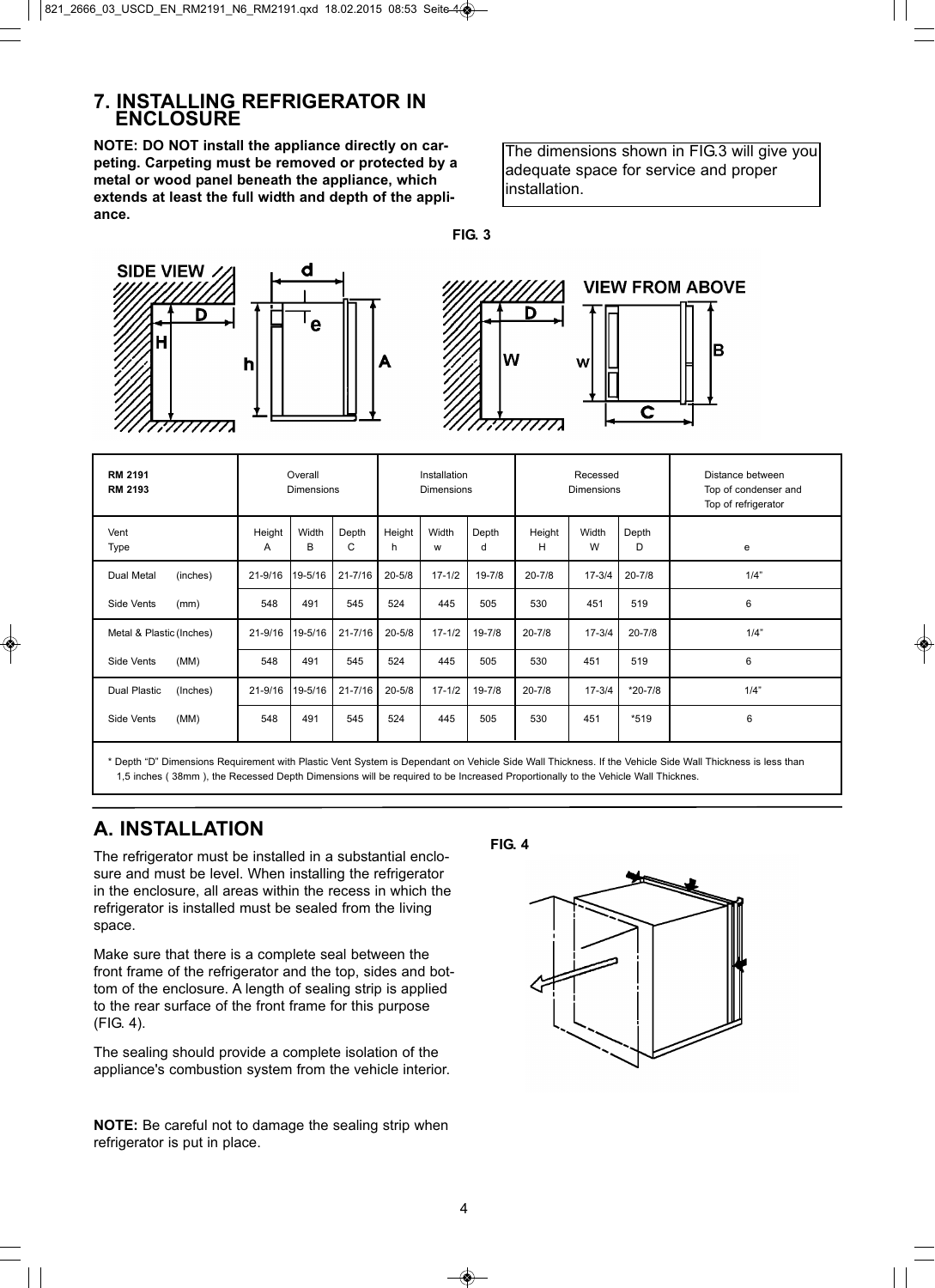### **B. SECURING REFRIGERATOR IN ENCLOSURE**

The refrigerator is installed in the enclosure with eight screws. Six screws are in the front frame and two are in the plate on the rear. See FIG. 5.

#### **FIG. 5**



**NOTE:** Push refrigerator into enclosure until front frame is tight against the cabinet. First, secure the frame to cabinet with six screws. Second, install the two screws to the floor at the rear of the refrigerator.

Failure to follow the sequence in securing the refrigerator in the enclosure can cause leakage between the frame and cabinet. Any space between the counter, storage area or ceiling and top of the refrigerator should be blocked. The heat produced at the rear of the refrigerator will become trapped in this space, making the top of the refrigerator hot and reducing the efficiency.

The dimensions shown in FIG. 3 will give you adequate space for service and proper installation.

### **8. GAS CONNECTION**

Hook-up to the gas supply line is accomplished at the manual gas shutoff valve, which is furnished with a 3/8" SAE (UNF 5/8" - 18) male flare connection. Always use a backup wrench when connecting the gas supply line to the gas inlet fitting. All completed connections should be checked for leaks with a noncorrosive leak detector. (See FIG. 6 - Gas inlet fitting may have a different orientation than shown).





The gas supply system must incorporate a pressure regulator to maintain a supply pressure of not more than 13.5 inches water column, static (no load).



When testing the gas supply system at test pressures in excess of 1/2 psig, the refrigerator and its individual shutoff valve must be disconnected from the gas supply piping system.

When testing the gas supply system at pressures less than or equal to 1/2 psig, the appliance must be isolated from the gas supply piping by closing its individual manual shutoff valve.

In case detailed instructions on the installation and connection to the gas supply are required, contact your dealer or distributor.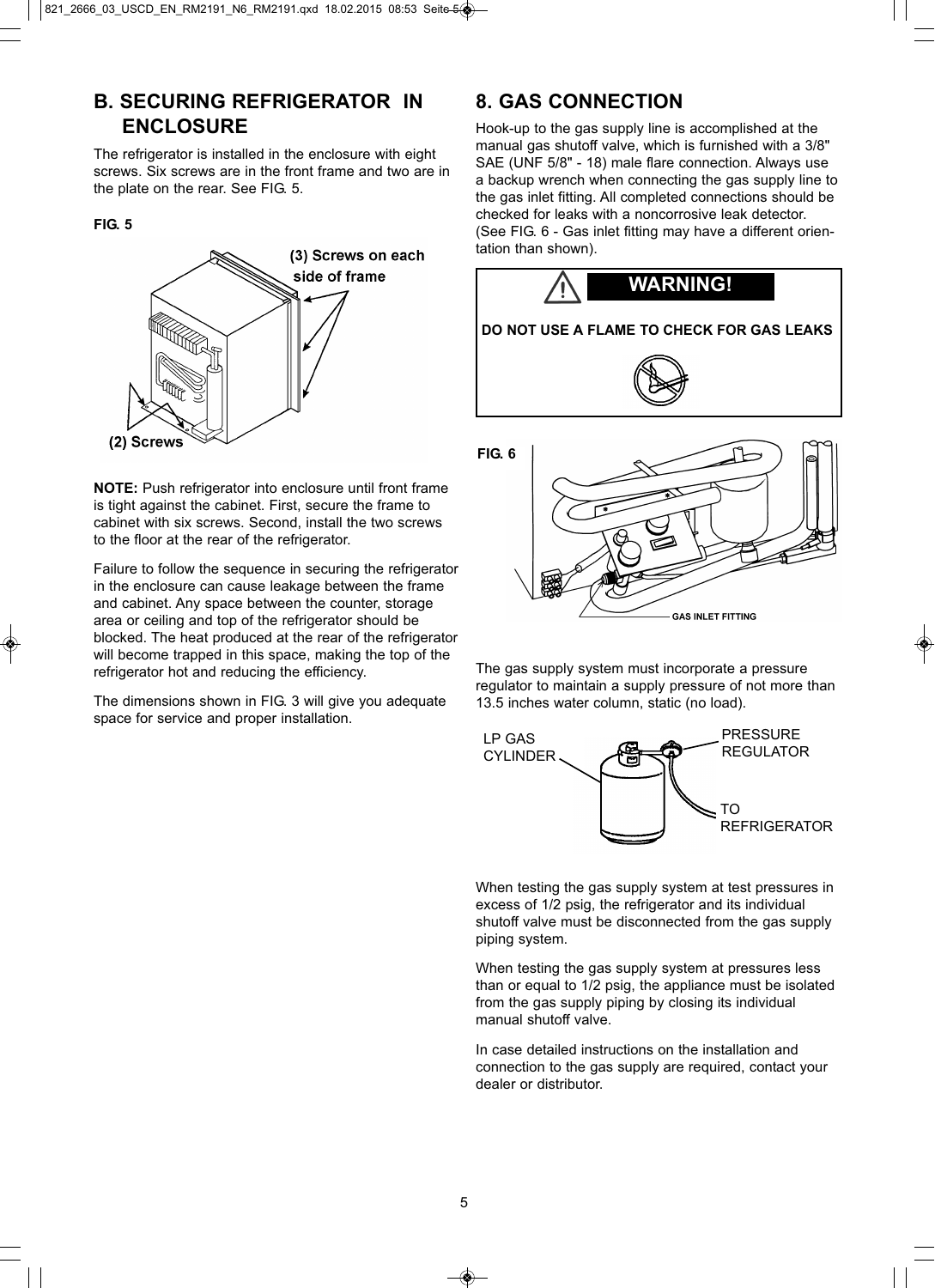### **9. TESTING LP GAS SAFETY SHUTOFF**

The gas safety shutoff must be tested after the refrigerator is connected to LP gas supply.

#### **To test the gas safety shutoff, proceed as follows:**

- A. Start the refrigerator according to the instructions for LP Gas Operation. See "Section C. Operation Instructions."
- B. Check that the gas flame is lit. Allow it to burn a few minutes to ensure a full, stable flame.
- C. Turn the gas safety valve (B, FIG. 8) to the "OFF" position. Within 1-2 minutes the gas safety device within the valve should automatically close. An audible "click" from the valve may be heard.
- D. Turn the gas safety valve to the "HIGH" position (B, FIG. 8).
- E. Without pushing in the knob (B, FIG. 8) of the gas safety device, apply a commercial leak detection solution to the burner jet. No bubbles should appear. Bubbles indicate a gas leak and the safety valve must be replaced by a qualified serviceman.
- F. Rinse the burner jet with water. Light the burner and allow it to burn for five minutes.

### **10. 120 VOLT AC ELECTRICAL CONNECTION**

### **WARNING!**

**Electrical Grounding Instructions**

**This appliance is equipped with a three-prong (grounding) plug for your protection against shock hazards and should be plugged directly into a properly grounded three-prong receptacle.** 

**DO NOT cut or remove the grounding prong from this plug.**

The power cord should be routed to avoid direct contact with the burner cover, fuel cover or manual gas shutoff valve knob.

### **11. 12 VOLT DC CONNECTION**

The 125 watt heating element operates the cooling unit when the refrigerator is connected to the battery of the vehicle. It has a current rating of about 10.5 amps; therefore, the wiring from the battery to the refrigerator must be of heavy enough gauge to carry this load satisfactorily without undue voltage drop. To ensure this, the minimum size of wire to be used is 14 A.W.G. The terminal block for connecting the 12V supply cable to the battery is positioned at the lower lefthand corner of the rear side (G, FIG. 8). From this terminal, the connection to the battery should be made using ring-type clamps with tightening bolts to ensure good contact with the battery terminals. Polarity is not important, therefore it does not matter which wire leads to which battery terminal.

**DO NOT connect lights or any other electrical components to the same circuit that is used by the refrigerator.**

### **CAUTION!**

**To prevent the refrigerator from being left on and draining the battery when the vehicle's engine is not running and charging the battery, it is recommended that an automatic cutout relay be installed between the battery and the refrigerator toggle switch so that the refrigerator will not draw current when the vehicle ignition is switched off. Alternatively, a suitable plug and receptacle should be installed in the 12V supply line so that the refrigerator can be disconnected from the supply, as necessary.**

#### **FUSE**

A 12 amp (continuous rating) fuse should be incorporated in the wiring of the DC supply, as near to the battery as possible. The fuse must be in the side of the wiring which is not connected to the chassis. For example, if the vehicle has a negative ground, the fuse must be in the positive side of the wiring.

### **12. CHANGING DOOR HINGES FROM ONE SIDE TO THE OTHER**

If required, the door hinges can be moved to the opposite side. Reverse the door hang in the following way:

- A. Unscrew the upper hinge pin, taking care not to lose the set of washers and bushings.
- B. Lift the door from the lower hinge pin. If decorative door panel is to be installed, proceed to Step 13.
- C. Unscrew the pin and mount it on the opposite side hinge.
- D. Unscrew the travel catch and mount it on the opposite side.
- E. Replace door on lower hinge pin. Replace upper hinge pin and bushings removed in Step A.
- F. Check that the door closes properly and seals all around.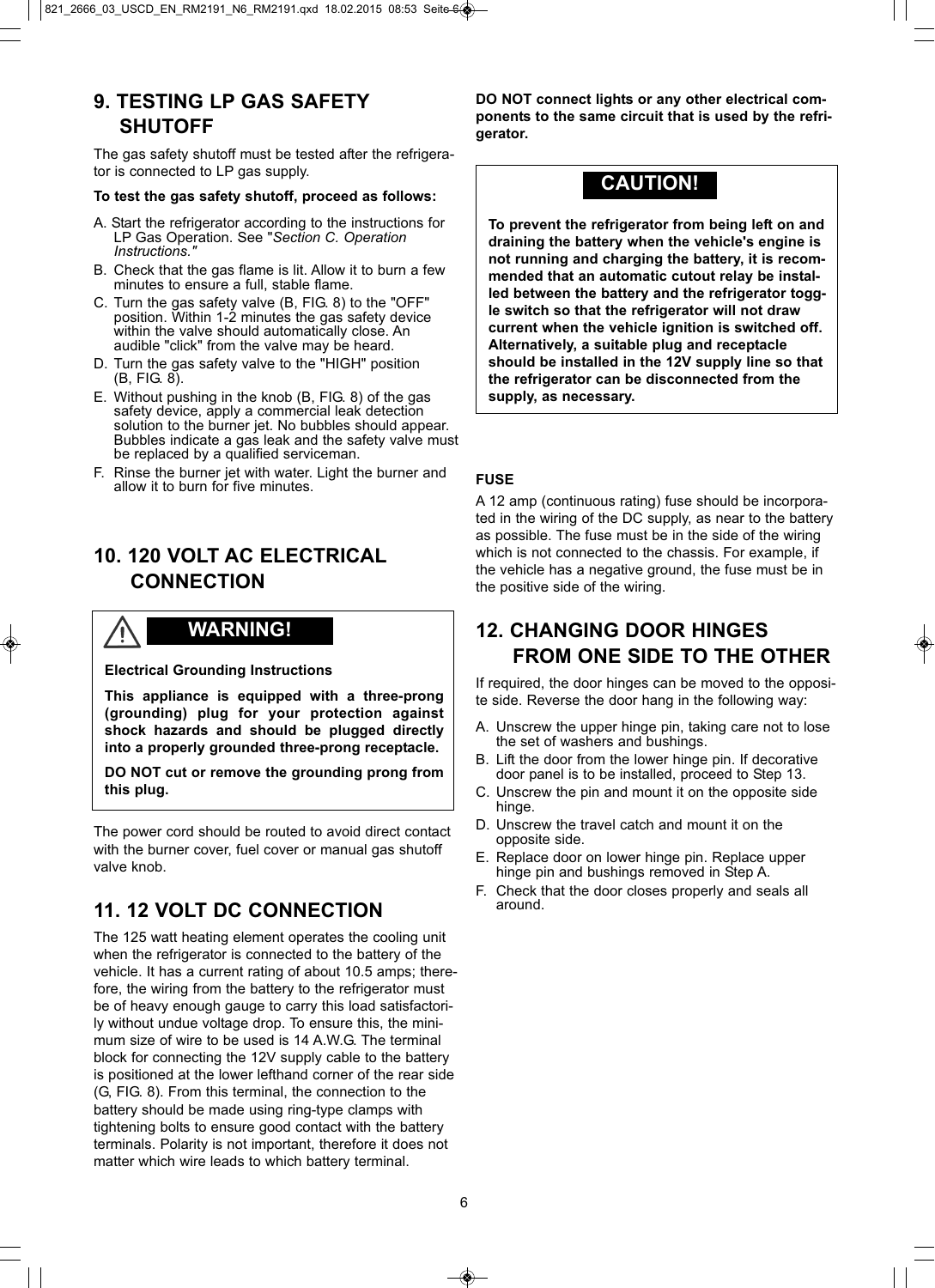### **13. INSTALLATION OF DECORATIVE DOOR PANEL**

The door panel can easily be mounted. The dimensions of the panel must be:

| Height    | $19 - 3/4"$  |
|-----------|--------------|
| Width     | 17-27/32"    |
| Thickness | Up to $1/8"$ |
| Weight    | 49 lbs.      |
|           |              |

- A. Remove the door. See Section 12.
- B. Remove the lower trim molding. (NOTE: Trim molding is not installed on new units in cartons)
- C. Fit the new panel in place and slide it up as far as possible.
- D. Fit the trim molding back in place.

## **SECTION B. CERTIFIED VENT SYSTEMS**

| <b>VENT KIT OPTIONS</b>                                                                                                                                                                                | <b>COMPONENTS</b>              | <b>PART NO.</b>            |  |
|--------------------------------------------------------------------------------------------------------------------------------------------------------------------------------------------------------|--------------------------------|----------------------------|--|
| <b>DUAL METAL SIDE</b>                                                                                                                                                                                 | * RM 123 Upper Metal Side Vent | 3100451.024                |  |
| <b>VENTS</b>                                                                                                                                                                                           | * RM 183 Lower Metal Side Vent | 8030211.332                |  |
|                                                                                                                                                                                                        | ** Power Ventilator Optional   | 3108705.751                |  |
| <b>UPPER METAL SIDE VENT</b>                                                                                                                                                                           | * RM 123 Upper Metal Side Vent | 3100451.024<br>3107560.009 |  |
| <b>LOWER PLASTIC SIDE VENT</b>                                                                                                                                                                         | * Lower Plastic Side Vent      |                            |  |
|                                                                                                                                                                                                        | ** Power Ventilator, Optional  | 3108705.751                |  |
| <b>DUAL PLASTIC SIDE</b>                                                                                                                                                                               | * Upper Plastic Side Vent      | 3107560.041                |  |
| <b>VENTS</b>                                                                                                                                                                                           | * Lower Plastic Side Vent      | 3107560.009                |  |
|                                                                                                                                                                                                        | ** Power Ventilator Optional   | 3108705.751                |  |
| * Vent System requires one each.<br>** Alternative instructions forwarded with ventilator kit. Used in conjunction with<br>upper and lower side vents at minimum vent heights for optimum performance. |                                |                            |  |

# **SECTION C. OPERATING INSTRUCTIONS**

### **1. IMPORTANCE OF LEVELING A REFRIGERATOR**

In an absorption refrigerator system, ammonia is liquefied in the finned condenser coil at the top of the refrigerator. The liquid ammonia then flows into the evaporator (inside the freezer section) and is exposed to a circulating flow of hydrogen gas, which causes the ammonia to evaporate, creating a cold condition in the freezer.

The tubing in the evaporator section is specifically sloped to provide a continuous movement of liquid ammonia downward by gravity through this section. If the refrigerator is operated when it is not level and the vehicle is not moving, liquid ammonia will accumulate in sections of the evaporator tubing. This will slow the circulation of hydrogen and ammonia gas, or in severe cases, completely block it, resulting in a loss of cooling.

Remember to level the vehicle when stopping for more than an hour, otherwise the cooling unit could be permanently damaged due to overheating if it is left "ON".

When the vehicle is moving, the leveling is not critical as the rolling and pitching motion of the vehicle will pass to either side of level, keeping the liquid ammonia from accumulating in the evaporator tubing.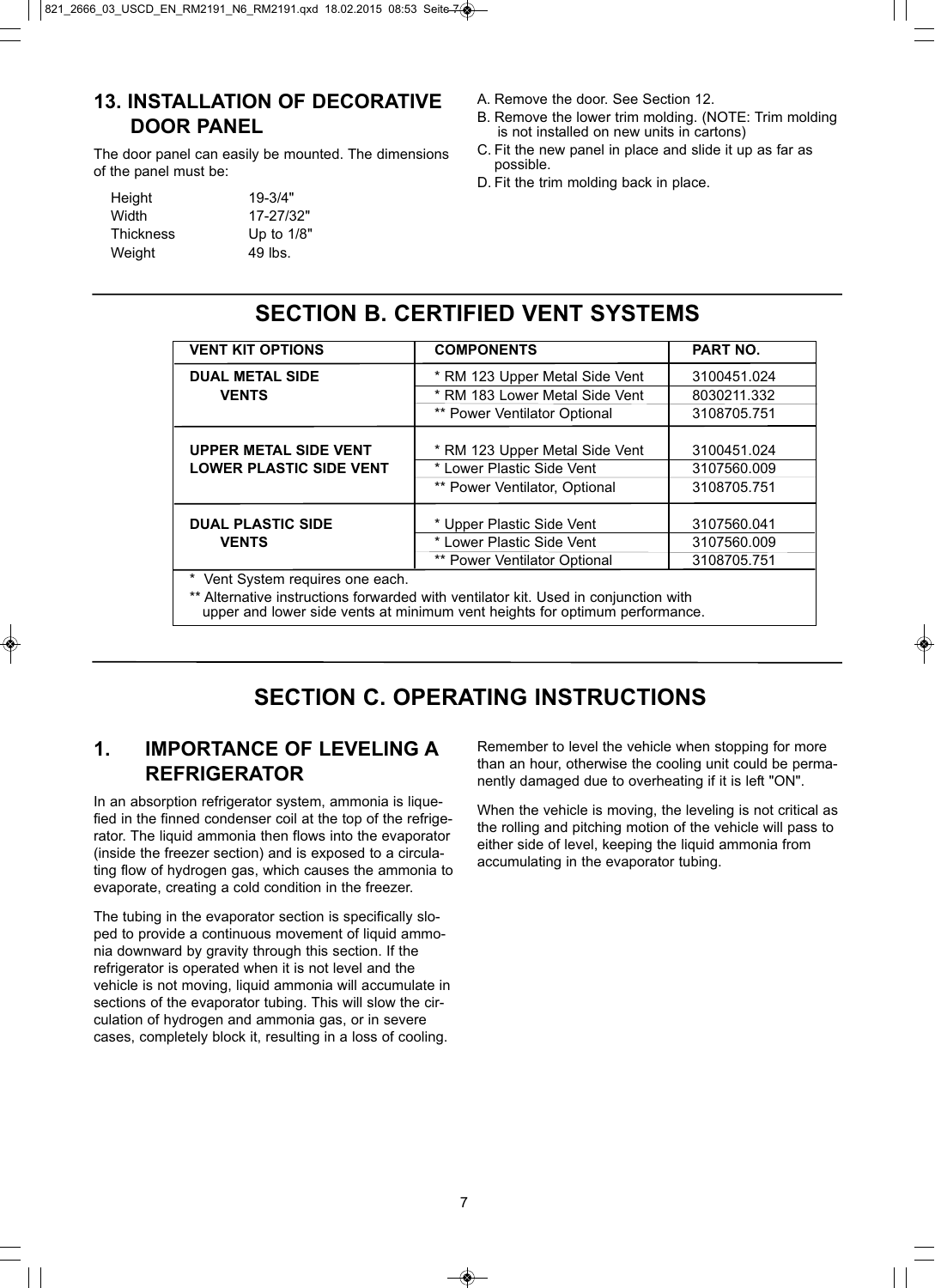### **2. CONTROLS**

The gas and electric controls are located at the rear of the refrigerator and are accessible through the lower vent in the outside wall of the vehicle. See FIG. 8.

| А | DC ON/OFF SWITCH |
|---|------------------|
|   |                  |

- B = GAS ON/OFF SAFETY VALVE
- C = PIEZO IGNITOR
- D = ELECTRIC THERMOSTAT
- $E = AC ON/OFF SWITCH$
- F = GAS INLET FITTING
- G = DC TERMINAL BLOCK



### **3. OPERATING INSTRUCTIONS**

**DO NOT attempt to operate the refrigerator by both gas and electricity at the same time. Always ensure that one method of operation is turned off before using the alternate energy source.**

### **A. LP GAS OPERATION**

After initial installation, servicing, or changing gas cylinders, etc., the gas line may contain some air which should be allowed to escape by briefly turning on the refrigerator or other gas appliances. This will ensure that the flame lights immediately. See FIG. 8 for control location and identification.

- 1) Open the shutoff valve of the gas bottle. Check that there is enough gas.Open any on-board shutoff valve which is in the gas line to the refrigerator.
- 2) Open the lower vent at the rear of the refrigerator on the outside of the vehicle, and switch the electrical toggle switch/es (A in RM2191) and (A and E in RM2193) to the "OFF" position.
- 3) Turn the gas thermostat control (B) to the highest setting.
- 4) Depress the knob (B) of the flame failure device, and hold it down while depressing the piezo igniter button (C) several times in quick succession (a click should be heard each time it is depressed).
- 5) Keep the knob depressed for a further 10-15 seconds.
- 6) Release the knob and check for flame by looking through the opening in the metal burner cover.
- 7) If the burner has not lit, repeat the lighting procedure. If the burner fails to light within a couple of attempts, contact a qualified technician or your dealer.

**NOTE: The refrigerator has a flame failure device which will automatically shut off the gas to the burner if the flame is blown out. While the knob (B) is being held in, this device is temporarily inoperative.**

- 8) If the ambient temperature is above 80°F and/or the door of the refrigerator is opened frequently the knob should be left in the "HIGH" position.
- 9) To terminate gas operation, turn knob (B) to the "OFF" position.



**Most LP gas appliances used in recreational vehicles are vented to the outside of the vehicle. When parked close to a gasoline pump, it is possible that the gasoline fumes could enter this type of appliance and ignite from the burner flame, CAUSING A FIRE OR AN EXPLOSION.**

**FOR YOUR SAFETY, it is recommended that all LP gas appliances which are vented to the outside should be shut off when refueling.**

**The refrigerator must be shut off during refueling.**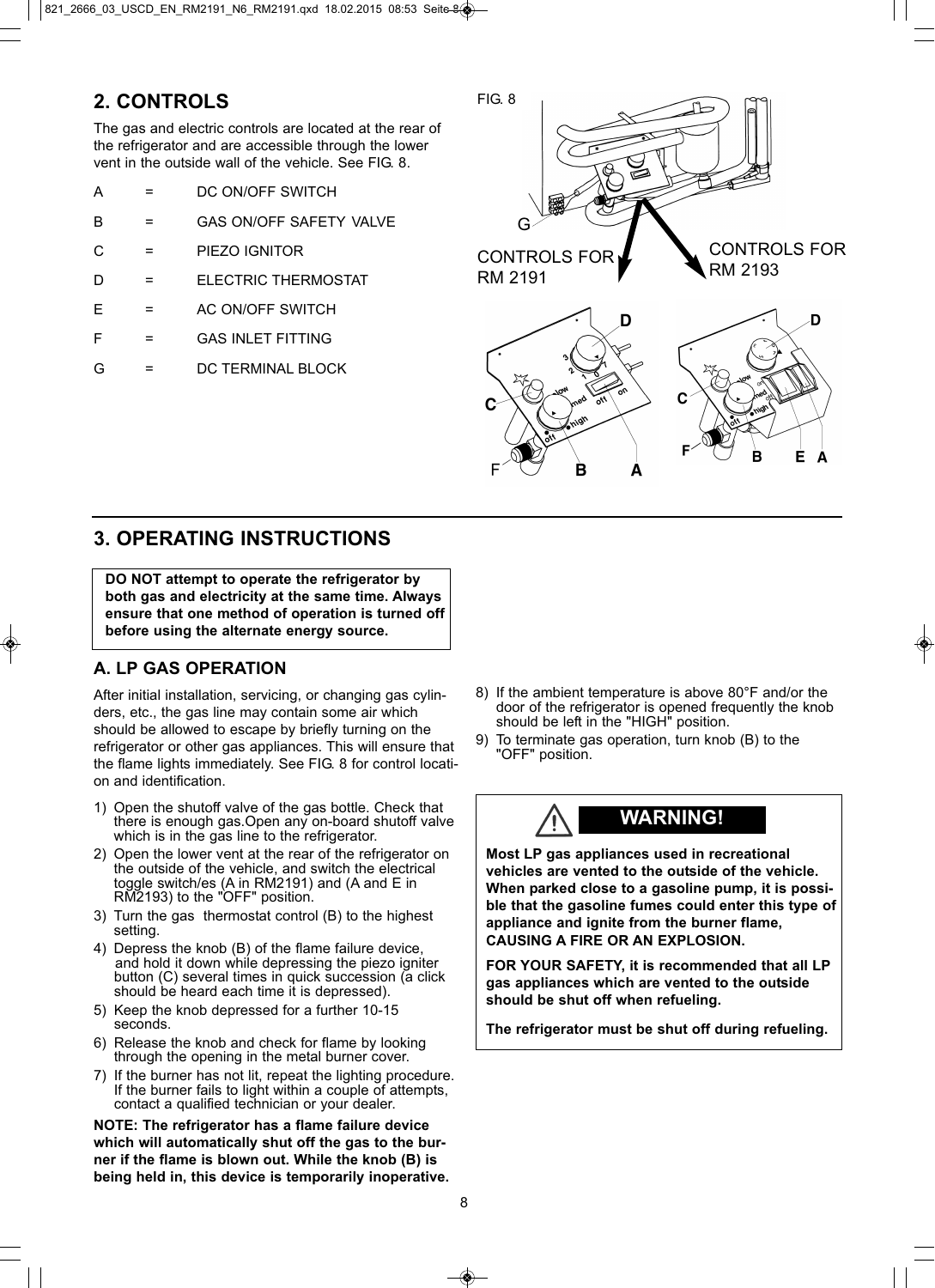#### **B. ELECTRIC OPERATION**

#### **1. RM2191: DC OPERATION**

On 12V DC operation, the temperature is controlled by a thermostat. The thermostat knob (D, in FIG. 8) should be set to position 4-5 in normal working conditions.

If the ambient temperature is high and/or fresh food is put into the refrigerator you may set the refrigerator to a higher position.

If you wish a higher temperature in the cooling compartment, set the knob to a lower position.

#### **2. RM2193: 12V DC / 120v AC OPERATION**

In the case of the RM2193, the refrigerator works continuously on DC operation (no thermostat control).

On AC operation, the temperature is controlled by a thermostat. The thermostat knob (D, in FIG. 8) should be set to position 4-5 in normal working conditions. If the ambient temperature is high and/or fresh food is put into the refrigerator you may set the refrigerator to a higher setting.

If you wish a higher temperature in the cooling compartment, set the knob to a lower position.

#### **3. TO TERMINATE ELECTRIC OPERATION**

To terminate electric operation, turn the switch/es to the "OFF" position (A in RM2191) and (A and E in RM2193).

**NOTE: NEVER OPERATE THE REFRIGERATOR ON MORE THAN ONE ENERGY SOURCE AT A TIME.**

### **4.HOW TO USE THE REFRIGERATOR**

#### **A. FOOD STORAGE COMPARTMENT**

The storage compartment is completely closed and unventilated, which is necessary to maintain the required low temperature for food storage. Consequently, foods having a strong odor or those that absorb odors easily should be covered. Vegetables, salads, etc. should be covered to retain their crispness. The coldest positions in the refrigerator are under the cooling fins and at the bottom of the refrigerator. The warmer areas are on the upper door shelves. This should be considered when placing different types of food in the refrigerator.

The refrigerator is designed for the storage of fresh foods, milk, etc. It is not intended for the storage of frozen food. The internal volume of the refrigerator is 1.7 cubic feet, net.

#### **NEVER PUT HOT FOOD INTO THE REFRIGERATOR.**

Avoid using large dishes and do not stack food or food containers too closely as this interferes with the circulation of cold air within the cabinet.

If possible, start the refrigerator on gas or AC the day before it is to be used, to allow time for the interior to be cooled. It is then preferable to load the refrigerator with

food which has been precooled in your household refrigerator, or in the market.

Before moving the vehicle, make sure that all containers are tightly covered to avoid spills. If required, crumpled paper may be packed between bottles and other items to prevent shifting while traveling.

Engage the travel catch at the top of the front corner of the door before moving the vehicle.

#### **! CAUTION**

**DO NOT store explosive substances in the refrigerator, such as cigarette lighter gas, petrol, ether or the like.**

#### **B. DEFROSTING**

To defrost, take out any food, etc. then turn off the gas valve or switch of the DC/AC supply to the refrigerator. Leave the refrigerator door open and place a suitable dish or other receptacle under the evaporator to catch the defrost water.

When all the frost has melted, any remaining drops of water in the refrigerator should be wiped up with a clean cloth.

### **! CAUTION**

**DO NOT use a hot air blower. Permanent damage could result from warping the metal or plastic parts. DO NOT use a knife or an ice pick, or other sharp tools to remove frost from the freezer shelf.**

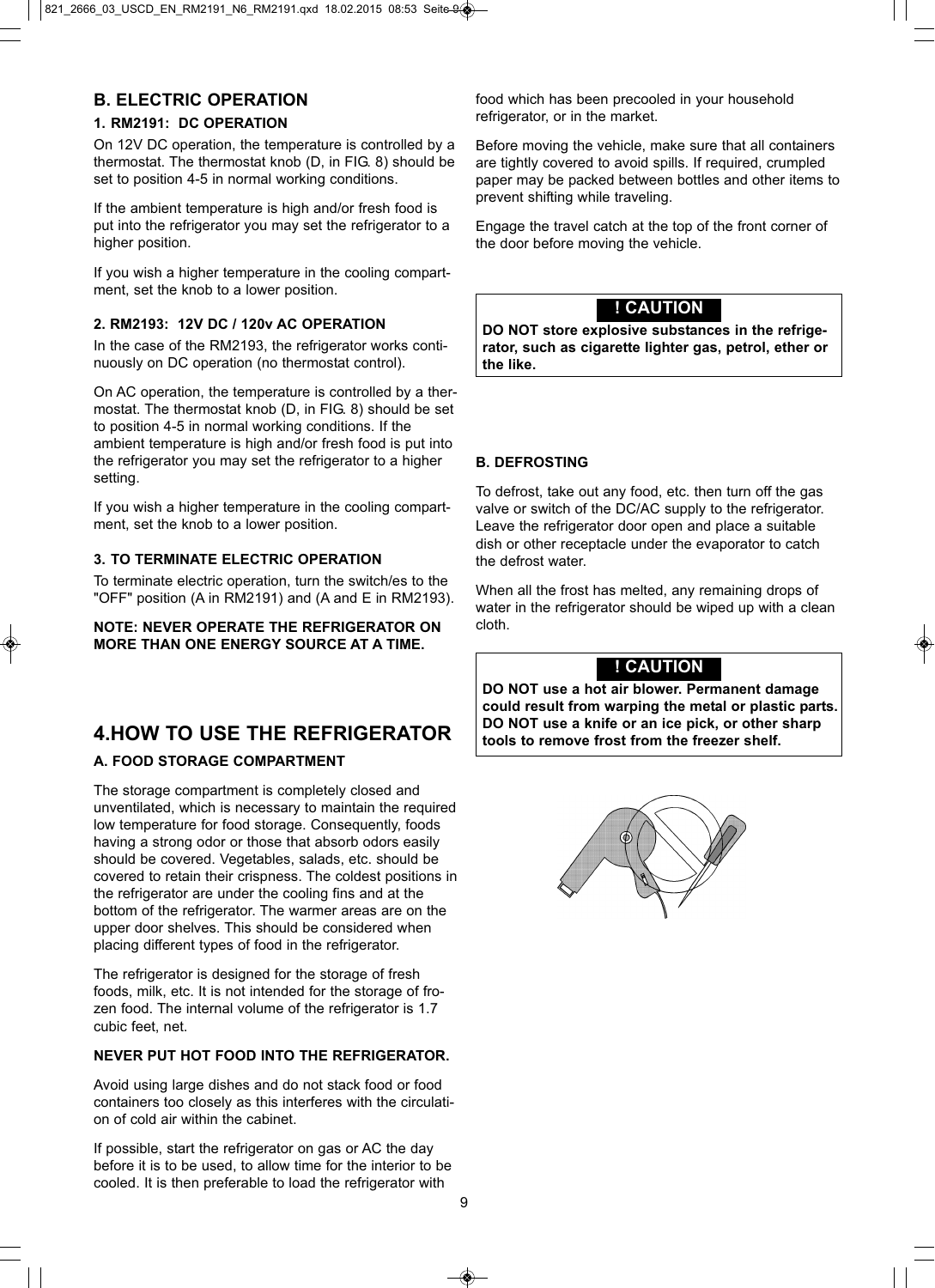#### **E. CLEANING**

Cleaning the refrigerator is usually done after it is defrosted or put into storage. To clean the interior of the refrigerator, use lukewarm water and a mild dishwashing detergent. Use only warm water to clean the finned evaporator, gaskets, ice trays and shelves. NEVER use strong chemicals or abrasives to clean these parts as the protective surfaces will be damaged. It is important to always keep the refrigerator clean.

#### **F. SHUTOFF (STORAGE PROCEDURE)**

Place the toggle switch(es) for DC and AC operation to the "OFF" position or turn the gas valve to position "OFF", as applicable. See FIG. 8.

When not in use, the refrigerator should be emptied, cleaned and dried and the door left open so that fresh air can circulate inside.

The travel latch placed in the second hole will hold the door ajar and allow air to circulate.

# **SECTION D. MAINTENANCE & SERVICE TIPS FOR THE SERVICE TECHNICIAN**

The user should be aware of service that must be done on a regular schedule to keep the refrigerator operating properly. **The service should only be performed by a qualified technician who is familiar with LP gas systems and refrigerators.**

### **1. REFRIGERATOR REMOVAL**

Before working on, or removing the refrigerator, make sure the electrical supply (AC and DC) is turned OFF before leads are disconnected. Shut off the gas supply. Disconnect and cap the gas supply line. Loosen the screws anchoring the refrigerator to the enclosure and slide the refrigerator out of the compartment.

Replacement is the reverse of removal. Check all connections for gas leaks.Refer to Section A, Item 1 through 13 of Installation Instructions.

### **2. PERIODIC MAINTENANCE**

To keep a Dometic refrigerator operating efficiently and safely, periodic inspection and cleaning of several components once or twice a year is recommended.

A. It is important to keep the area at the back of the refri gerator clean. Check the lower vent, upper vent and area between these openings for any obstructions such as bird/insect nests, spider webs, etc. Clean the coils on the back of the refrigerator. Use a soft brist led brush to dust off the coils..

#### **NOTE: AVOID SPRAYING WATER THROUGH THE REFRIGERATOR VENTS WHEN WASHING THE RV.**

It is important to keep the refrigerator vent area free from combustible material, gasoline and other flammable vapors or liquids.

B. Check all connections in the LP gas system (at the back of the refrigerator) for gas leaks. The LP gas supply must be turned on. Apply a noncorrosive bubble solution to all LP gas connections. The appea rance of bubbles indicates a leak and should be repaired immediately **by a qualified serviceman who is familiar with LP gas systems and refrigerators.**

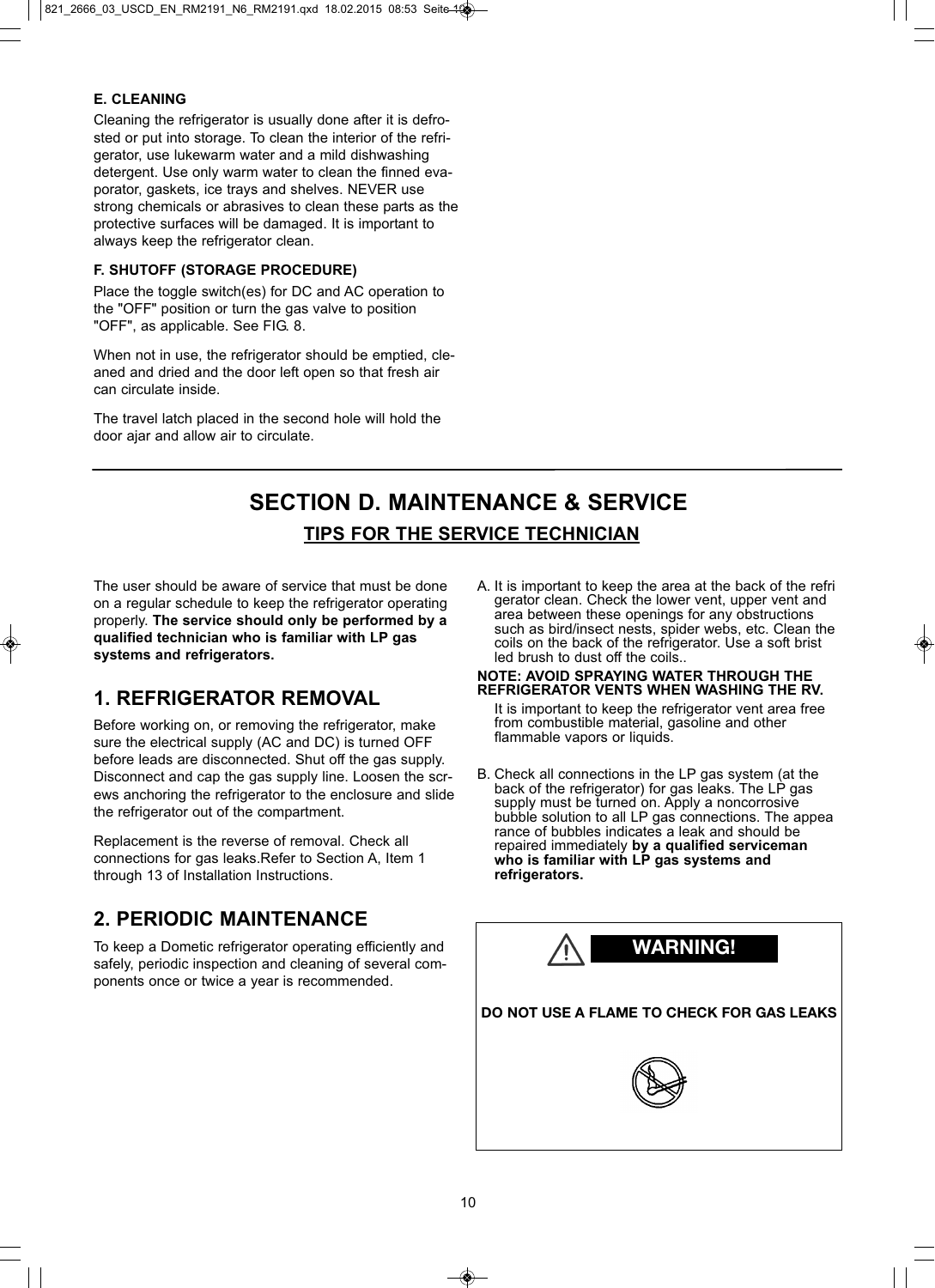#### **C. Examination and Cleaning of Flue, Burner and Jet**

Once or twice a year, look through the opening (see FIG. 9) in the burner box and examine the appearance of the burner flame which should be predominantly blue in color when the gas thermostat knob is set to its highest position. (Refer to FIG. 10).

If this is not the case, clean the flue, burner, jet, etc. (see section D and E).

#### **FIG. 9**



**FIG. 10**



#### **D. Cleaning of Burner, Burner Jet (Refer to FIG. 11)**

Proceed as follows:

- 1) Turn off the gas at the gas bottle.
- 2) By using a phillips screwdriver, remove the screw (B) and carefully withdraw the burner cover box. Clean the inside of the box of soot and other deposits.
- 3) To clean the burner, unscrew the screw (C) that fixes the burner on the boiler tube and be careful in order not to lose the washer.
- 4) Clean the inside of the burner.
- 5) To examine and eventually clean the burner jet, unscrew the gas pipe union (K) and pull out the burner jet (L).
- 6) Clean the jet by washing it in alcohol and blowing it through with air.

**NOTE: The jet fitted to this refrigerator is a size "45" which is suitable for use on propane gas at 11 inches water column. The orifice in the jet is very small and must never be cleaned by means of a pin or similar instrument as this would damage the orifice. It must only be cleaned as described above.**

### **CAUTION!**



**DO NOT use a wire or pin when cleaning the burner jet as damage can occur to the precision opening. This can cause damage to the refrigerator or create a fire hazard.**

7) Reassemble the components in the reverse order to that described above.





### **E. CLEANING OF FLUE TUBE, FLUE BAFFLE**

Proceed as follows:

- 1) To clean the flue tube and the flue baffle, it is neces sary to withdraw the refrigerator out of the recess. See Section D, Item 1.
- 2) By using a phillips screwdriver, remove the screw (B, in FIG. 11) and carefully withdraw the burner cover box.
- 3) Place a piece of paper or cloth between the boiler tube (E, in FIG. 11) and the burner assembly, to catch falling deposits.
- 4) Remove the "T-piece" (A, in FIG. 12) at the top of the flue by unscrewing the screw (B, in FIG. 12) that fixes it to the flue pipe.
- 5) Carefully takeout the flue baffle (C, FIG. 12) and clean.
- 6) Clean the flue tube of soot, etc. with the aid of a spe cial flue brush, available from your supplier.



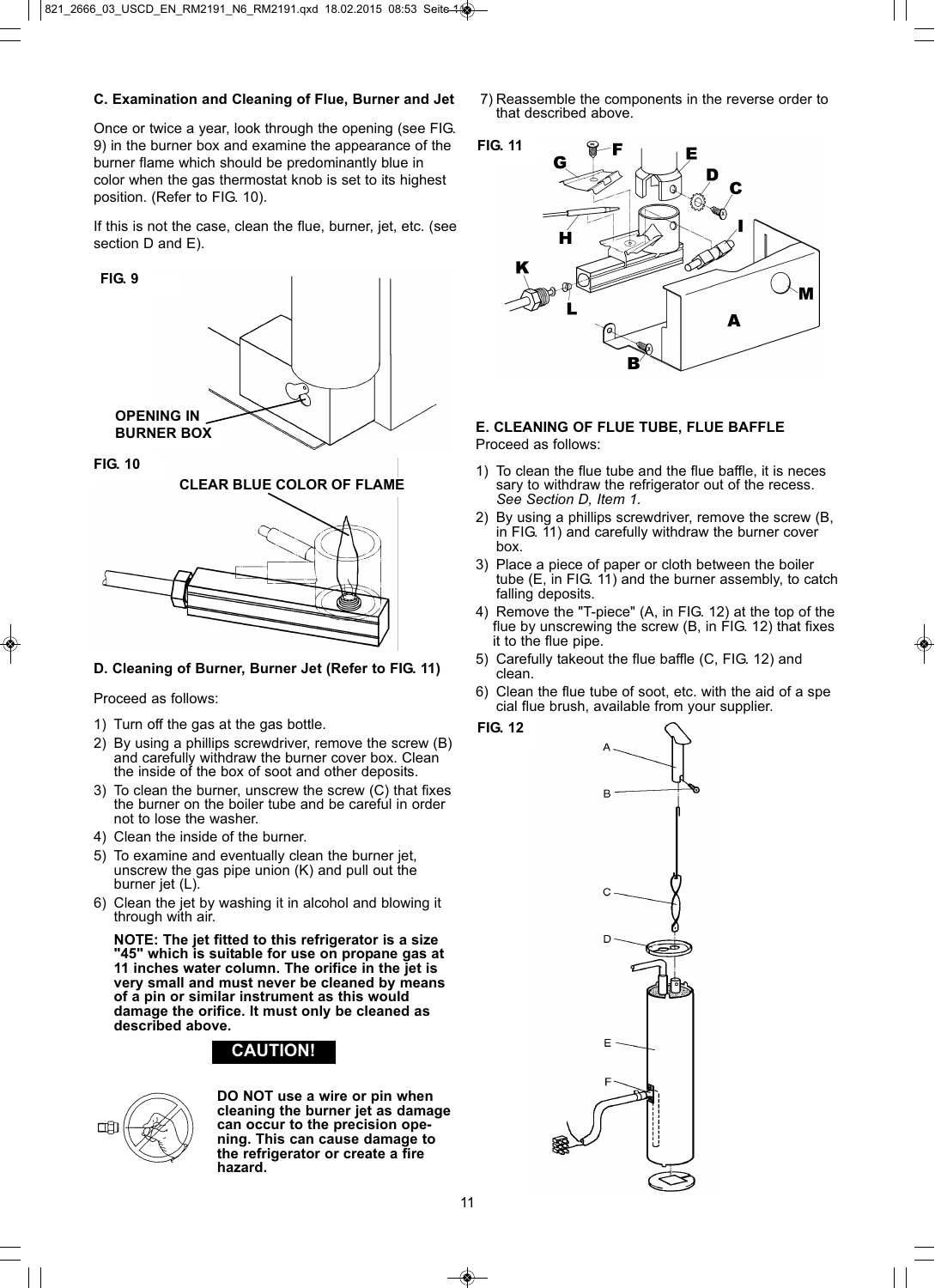- 7) Reassemble the components in the reverse order to that described for removal, taking care to remake the gas connections soundly, and not forgetting to refit the flue baffle.
- 8) Reinstall the refrigerator in its recess. Connect the gas and electrical supplies, and check for gas leaks. Light the burner and check the appearance of the flame to ensure that it is predominantly blue (when the thermostat is at "HIGH"), then leave the refrigerator on "test" for at least an hour.

### **3. TROUBLESHOOTING**

If the refrigerator fails to work, check the following points before calling a service technician:

- A. Instructions for STARTING THE REFRIGERATOR, Section C, have been followed.
- B. The refrigerator is level.
- C. If it is possible to start the refrigerator on any of the connected sources of energy.
- D. If the refrigerator fails to work on GAS, check:
	- 1) That the gas bottle is not empty.
	- 2) That all LP Gas valves in the supply line to the refrigerator are open.

#### **NOTE: The following checks should be performed only by a qualified technician.**

- 3) That sparks are generated by the piezo ignitor.
- 4) That the flame continues to burn after releasing the knob of the flame failure device  $(B, \text{ in } FlG. \delta)$ . If not, the thermocouple may be loose or defective.
- E. If the refrigerator fails to work DC, check:
	- 1) That the DC supply is connected to the refrigerator.
	- 2) That the fuse on the DC supply is intact.
	- 3) That the DC switch is set to the "ON" position (A, in FIG. 8).
	- 4) That electrical thermostat is not set to the"0" position (RM2191 only).
- F. If the refrigerator fails to work on AC, check:
	- 1) That the AC supply is connected to the refrigerator.
	- 2) That the fuse on the AC supply is intact.
	- 3) That the AC switch is set to the "ON" position.
	- 4) That the electric thermostat is not set to the "0" position.
- G. If the refrigerator is not cold enough it may be because:
	- 1) The ventilation is inadequate because of reduced area of the ventilation passages (partial blockage of grilles from wire mesh, etc.).
	- 2) The evaporator is frosted up.
	- 3) The temperature control setting is incorrect.
	- 4) The gas pressure is incorrect. Check the pressure regulator.
	- 5) The ambient temperature is too high.
	- 6) Too much warm food is loaded at one time.
	- 7) The door is not properly closed or the magnetic sealing strip is defective.

All of the previous instructions are to be followed closely. This refrigerator is quality guaranteed; however, we are not responsible for any failures caused by improper adjustments and unfavorable installation conditions. If assistance is required, contact the service point or distributor service department.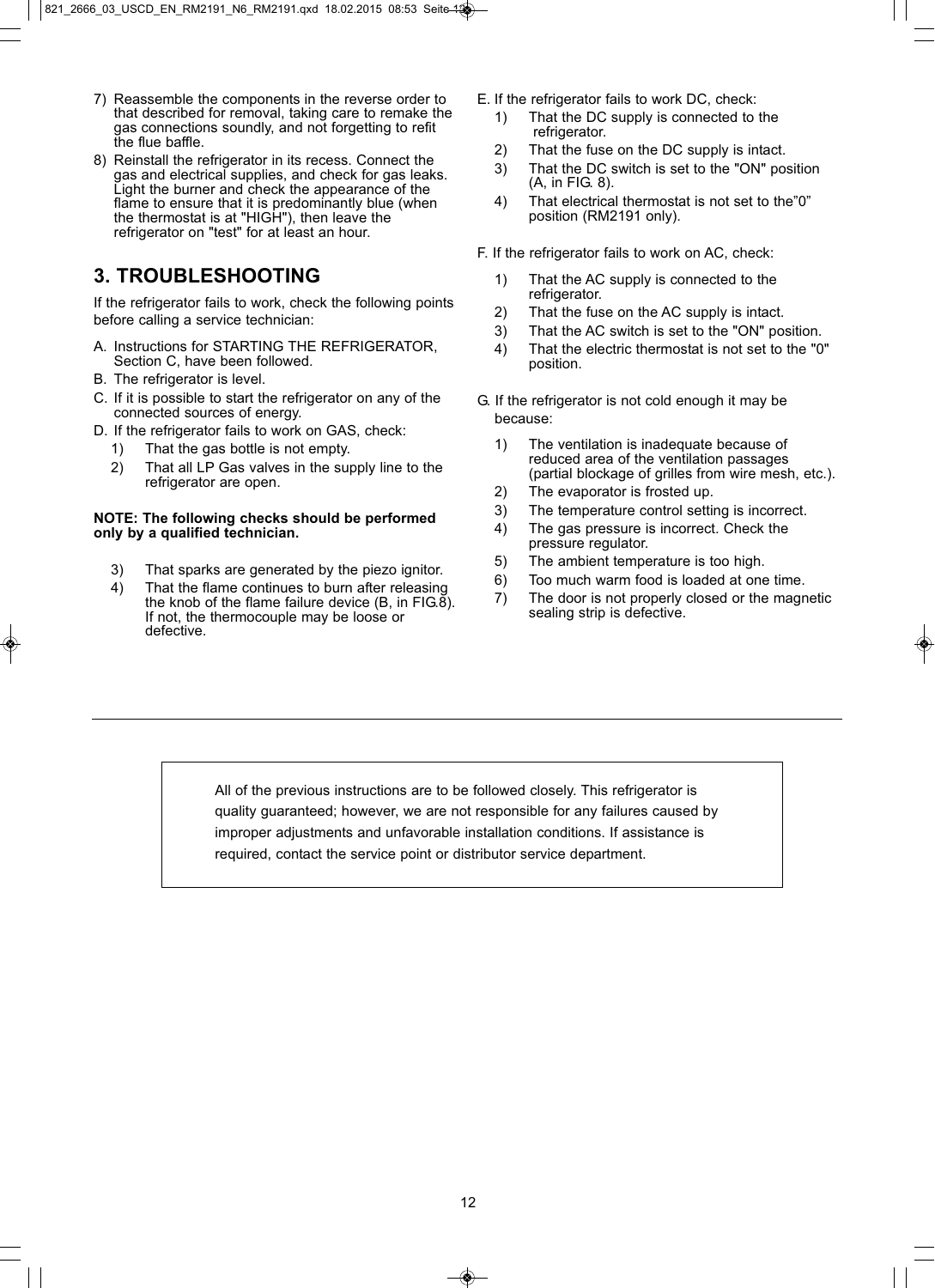

#### **USA**

SERVICE OFFICE The Dometic Corp. 2320 Indust. Parkway Elkhart, IN 46516 Phone: 574-294-2511

#### **CANADA**

Dometic Corp. 46 Zatonski, Unit 3 Brantford, ON N3T 5L8 Canada Phone: 519-720-9578

#### **FOR SERVICE CENTER ASSISTANCE** CALL: 800-544-4881





#### **VEUILLEZ PRENDRE CETTE INFORMATION EN NOTE POUR RÉFÉRENCE ULTÉRIEURE<br>Numéro de modèle** Numéro de série

| <u>National de Inducio</u> | <b>THATTIOLO QUITO</b> |
|----------------------------|------------------------|
| Numéro de produit          |                        |
| Date d'achat               | Nom du détaillant      |
|                            |                        |

# **RÉFRIGÉRATEUR MODÈLE**

# **RM 2191 & RM 2193**

**Installation dans une maison mobile ou un véhicule récréatif Fonctionne au G.P.L., 12V en C.C.,120V en C.A.**

### **POUR LA SÉCURITÉ DES ENFANTS**

**DANGER : Les enfants risquent de se faire enfermer dans l'appareil. Avant de jeter un vieux réfrigérateur, retirer les portes et laisser les clayettes en place afin d'empêcher les enfants d'y pénétrer.**

### **POUR VOTRE SÉCURITÉ**

**Ne pas ranger ou utiliser de l'essence ou autres liquides ou vapeurs inflammables près de cet appareil ou de tout autre appareil.**

### **AVERTISSEMENT !**

### **RISQUE D'INCENDIE OU D'EXPLOSION**

- **Si vous sentez une odeur de gaz:**
- **1. Ouvrez les fenêtres.**
- **2. N'essayez pas d'allumer l'appareil.**
- **3. Ne touchez pas aux interrupteurs électriques.**
- **4. Éteignez toute flamme nue.**
- **5. Coupez l'alimentation en carburant.**
- **6. Évacuez immédiatement et appelez les services d'urgence.**

**Le non-respect de suivre ces instructions peut entraîner un incendie ou une explosion qui pourrait causer des dommages matériels, des blessures ou la mort.**

# **CONSIGNES D'UTILISATION**

**Dometic Corporation LaGrange, IN 46761 USA**

**RENSEIGNEMENTS IMPORTANTS LIRE ATTENTIVEMENT** **AVERTISSEMENT !** 

**Toute installation, réglage, modification, réparation ou entretien inadéquat peut causer des blessures ou des dégâts matériels. Se référer à ce manuel. Pour toute assistance technique ou information supplémentaire, consulter un technicien qualifié, une entreprise de service après-vente ou le fournisseur de gaz.**

### **AVIS !**

**Cet appareil doit être réparé seulement par un réparateur autorisé. Modification de l'appareil pourrait être extrèmement dangeruse, et pourrait causer mal ou mort.**

# **RÉFRIGÉRATEUR MODÈLE**

**RM 2191 & RM 2193**

| <b>TABLE DES MATIÈRES</b>           | Page            |
|-------------------------------------|-----------------|
| Installation                        | 14              |
| Consignes d'utilisation             | 19 <sup>1</sup> |
| Entretien et service après-vente 22 |                 |

821 **2666 0**4 **11/2014**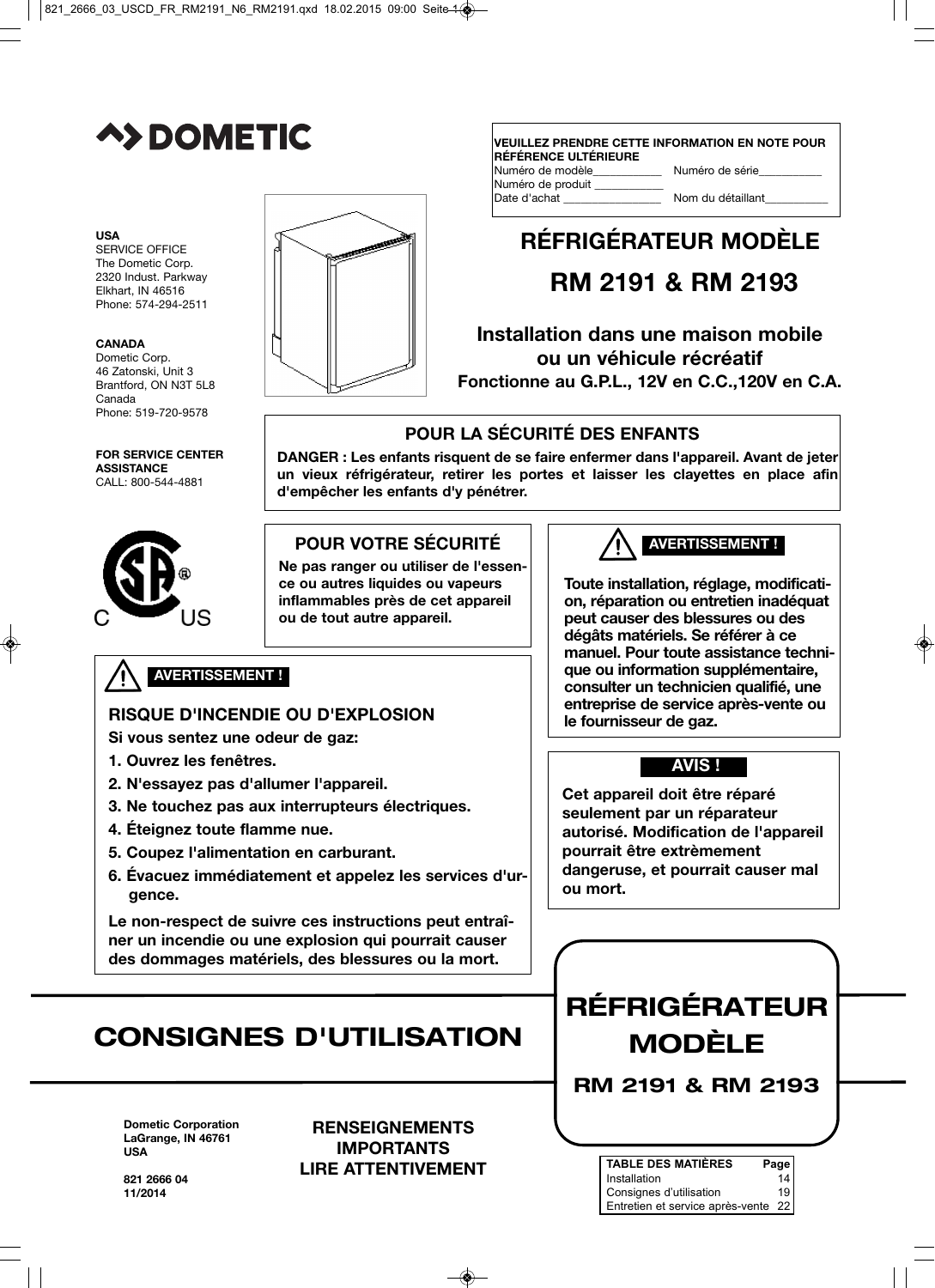### **1. CONSIGNES GÉNÉRALES**

#### **Cet appareil est conçu pour le rangement de la nourriture et des aliments surgelés, et pour fabriquer des glaçons.**

Les réfrigérateurs énoncés dans les présentes ont été homologués A.G.A., en vertu de la norme ANS Z21.19 sur les réfrigérateurs, pour l'installation dans une maison mobile ou un véhicule récréatif, et sont approuvés par l'Association canadienne du gaz. Les certifications sont cependant conditionnelles à une installation adéquate, conformément aux consignes suivantes.

#### **Aux États-Unis, l'installation doit être conforme aux règles suivantes :**

1. National Fuel Gas Code ANS Z223.1 - (dernière édition)

2. Manufactured Home Construction and Safety Standard,

Title 24 CFR, Part 3280

3. Recreational Vehicles ANS A119.2 - (dernière édition).

L'appareil doit être mis à la terre conformément au National Electric Code ANS/NFPA 70 - (dernière édition) lorsqu'une source externe de courant alternatif est utilisée.

4. Tout code local en vigueur.

Au Canada, l'installation doit être conforme aux règles suivantes :

- 1. Codes d'installation du gaz CGA B 149
- 2. Norme Z 240.4 de l'ACN, VÉHICULES RÉCRÉATIFS ET MAISONS MOBILES AVEC ALIMENTATION EN GAZ
- 3. Tout code local en vigueur.

L'appareil doit être mis à la terre conformément au CODE CANADIEN DE L'ÉLECTRICITÉ, C 22, parties 1 et 2.

### **2. VENTILATION**

L'installation doit être effectuée de façon telle que le système de combustion soit séparé de l'aire d'habitation de la maison mobile ou du véhicule récréatif. Les lames doivent s'ouvrir d'au moins 1/4 po pour assurer la circulation de l'air ou laisser échapper les vapeurs des produits de combustion.

Pour que l'installation soit adéquate, il faut une entrée d'air frais et un évent d'évacuation dans la partie supérieure. Les nécessaires de ventilation illustrés dans ce manuel ont été homologués pour usage avec le modèle de réfrigérateur indiqué dans le tableau. Pour les «Systèmes de ventilation homologués» voir la section «B». Les nécessaires de ventilation doivent être posés et utilisés sans aucune modification. Il doit y avoir une ouverture donnant sur l'extérieur au niveau du plancher dans le compartiment réfrigérateur pour faciliter l'évacuation des vapeurs de carburant, plus lourdes que l'air. L'évent latéral inférieur des nécessaires recommandés est muni d'ouvertures d'une taille appropriée. La circulation d'air et de combustion ne doit pas être obstruée.

ouverture qui facilite l'accès au brûleur et le contrôle du collecteur du réfrigérateur. L'ouverture doit être centrée à l'arrière du réfrigérateur.

#### **3. INSTALLATION HOMOLOGUÉE**

Toute installation homologuée nécessite un évent latéral supérieur et un évent latéral inférieur.

#### **Pour en savoir davantage sur les systèmes de ventilation homologués, voir la section B.**

Pour de plus amples renseignements, communiquer avec le détaillant ou le distributeur de l'appareil.

### **4. MÉTHODES D'INSTALLATION**

Les méthodes d'installation sont illustrées aux figures 1 et 1A. Il est essentiel que toutes les dimensions minimums ou maximums soient respectées à la lettre car la performance du réfrigérateur dépend d'une circulation d'air adéquate à l'arrière du réfrigérateur.

**REMARQUE : L'évent supérieur doit être centré sur la bobine du condensateur à l'arrière du réfrigérateur.** 

**FIG.1**

#### **INSTALLATION AU NIVEAU DU SOL**



L'évent inférieur comprend un panneau muni d'une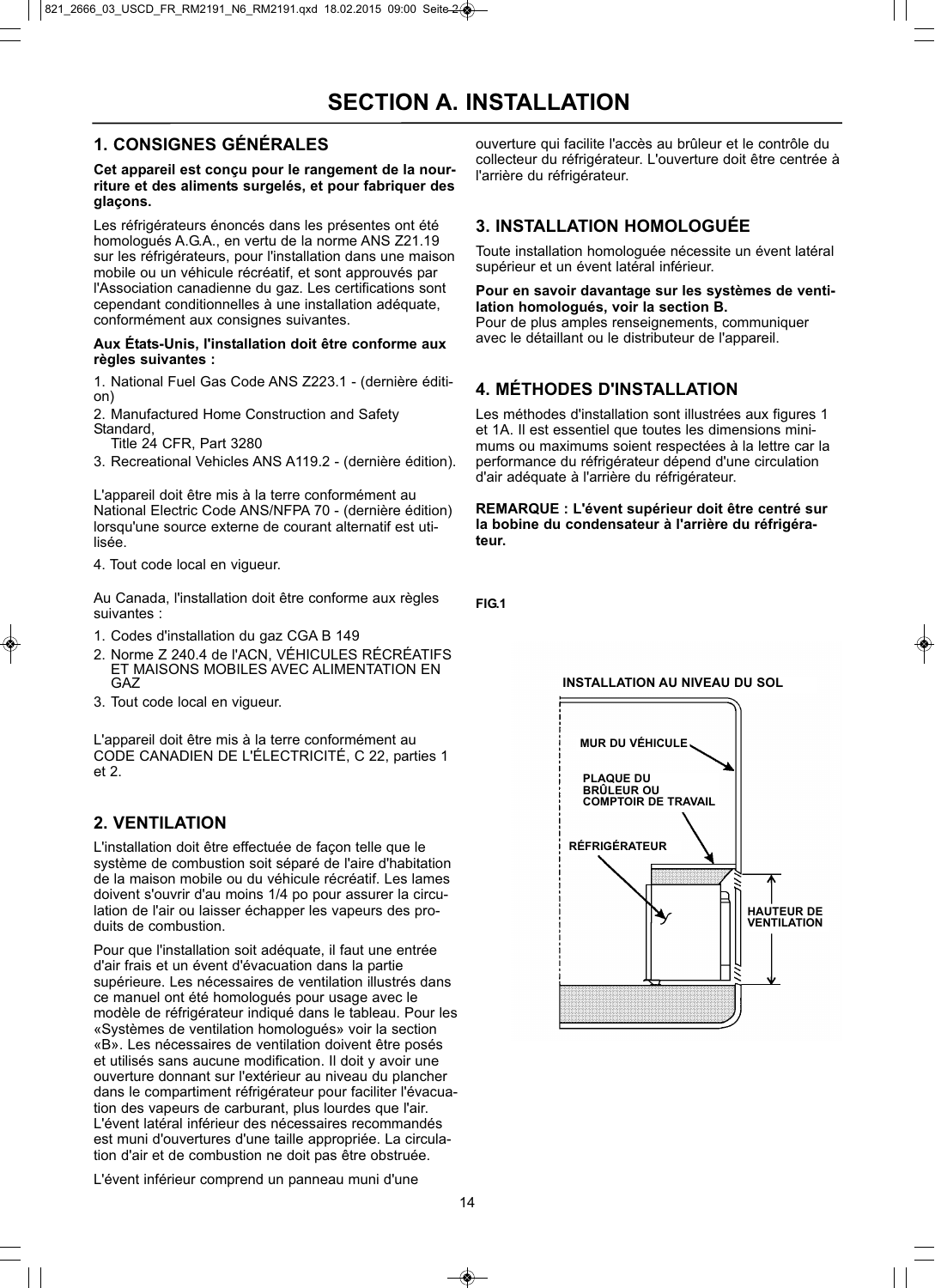#### **INSTALLATION AU-DESSUS DU SOL**



### **5. HAUTEURS DE VENTILATION**

Se référer aux figures 1 et 1A, pages 1 et 2.

| Installation avec<br>évents latéraux<br>supérieur et inférieur                                                    | *Hauteur de ventilation<br>minimum requise |       |  |  |
|-------------------------------------------------------------------------------------------------------------------|--------------------------------------------|-------|--|--|
| <b>REFRIGERATOR</b>                                                                                               | <b>POUCES</b>                              | MМ    |  |  |
| <b>RM 2193</b><br>Évents latéraux en métal<br>(1) RM 123 supérieur<br>(1) RM 183 inférieur                        | 20 5/8"                                    | 524   |  |  |
| <b>RM 2193</b><br>Évents latéraux en métal &<br>en plastique<br>(1) RM 123 supérieur<br>(1) 3107560.009 inférieur | 20 5/8"                                    | 524   |  |  |
| <b>RM 2193</b><br>Events latéraux en plastique<br>(1) 3107560.041 supérieur<br>(1) 3107560.009 inférieur          | 22"                                        | 558,8 |  |  |
| بالمسمام ومسالس مر<br>وومقودهما مالفسموطالمسم                                                                     |                                            |       |  |  |

**\* Ces dimensions constituent la hauteur minimum permise. Il est préférable que l'évent supérieur soit situé à la hauteur maximum possible du véhicule pour un rendement optimal dans un climat plus chaud.**

### **6. ESPACES DE DÉGAGEMENT**

Les espaces de dégagement minimum (en pouces), pour les matières combustibles, sont les suivantes :

| G: | Supérieur        | ()" |
|----|------------------|-----|
| K۰ | I atéral         | 0"  |
| Ŀ  | Inférieur        | יים |
| м٠ | Arrière          | 1"  |
| N۰ | Voir la REMARQUE |     |

**P**: Voir la REMARQUE

**REMARQUE :** L'espace de dégagement **«M»** se trouve entre la partie tout à fait arrière du réfrigérateur et le mur derrière le réfrigérateur.

**REMARQUE :** L'espace de dégagement **«N»** représente la distance entre le dessous de l'évent inférieur et le dessus de l'évent latéral supérieur. Pour connaître la hauteur de ventilation, se référer à la section A, «Installation», paragraphe 5, «Hauteur de ventilation». Voir la figure 2.

#### **Les surfaces se trouvant directement au-dessus et sur les côtés adjacents à la sortie du conduit doivent être faites ou recouvertes de matériaux ininflammables. Voir la figure 2.**

REMARQUE : L'espace de dégagement **«P»** sur le dessus des ailettes du condensateur de l'appareil est de 1/4 po. C'est la hauteur minimum permise au-dessus des ailettes du condensateur. Si possible, augmenter cette hauteur jusqu'à

11 pouces ; le rendement du réfrigérateur dépend de la ventilation qu'on lui procure.

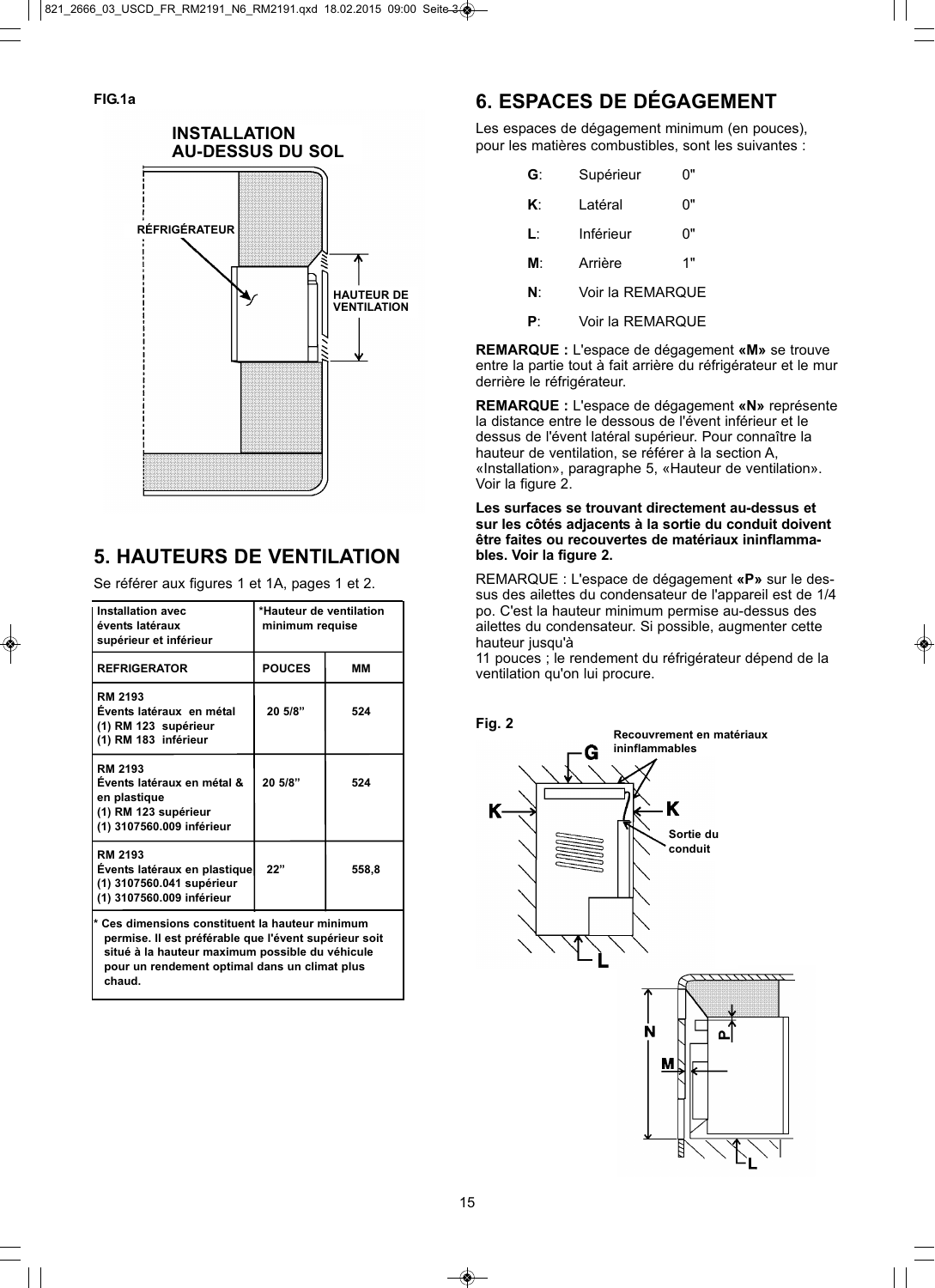# **7. INSTALLATION DU RÉFRIGÉRA- TEUR DANS L'ESPACE PRÉVU À CET EFFET**

**REMARQUE : NE PAS installer l'appareil directement sur le tapis. Celui-ci doit être enlevé ou protégé par un panneau en bois ou en métal placé sous l'appareil et s'étendant sur toute la longueur et la profondeur de l'appareil.**

Les dimensions indiquées à la figure 3 procurent suffisamment d'espace pour une installation adéquate.

**FIG. 3**







| <b>RM 2191</b>                                                                                                                                                                                                                                         | <b>Dimensions</b><br>totales |              |             | <b>Dimensions</b><br>de l'installation |              |               | Dimensions<br>du renfoncement |              |               | Distance entre le dessus<br>du condensateur et le<br>dessus du réfrigérateur |
|--------------------------------------------------------------------------------------------------------------------------------------------------------------------------------------------------------------------------------------------------------|------------------------------|--------------|-------------|----------------------------------------|--------------|---------------|-------------------------------|--------------|---------------|------------------------------------------------------------------------------|
| Type<br>d'évent                                                                                                                                                                                                                                        | Hauteur<br>A                 | Largeur<br>В | C           | Profond.   Hauteur<br>h.               | Largeur<br>W | Profond.<br>d | Hauteur<br>н                  | Largeur<br>W | Profond.<br>D | e                                                                            |
| Métal double (pouces)                                                                                                                                                                                                                                  | $21 - 9/16$                  | 19-5/16      | $21 - 7/16$ | $20 - 5/8$                             | $17 - 1/2$   | $19 - 7/8$    | $20 - 7/8$                    | $17 - 3/4$   | $20 - 7/8$    | 1/4"                                                                         |
| Évents latéraux (mm)                                                                                                                                                                                                                                   | 548                          | 491          | 545         | 524                                    | 445          | 505           | 530                           | 451          | 519           | 6                                                                            |
| Métal & Plastique (pouces)                                                                                                                                                                                                                             | 21-9/16                      | $19 - 5/16$  | $21 - 7/16$ | $20 - 5/8$                             | $17 - 1/2$   | $19 - 7/8$    | $20 - 7/8$                    | $17 - 3/4$   | $20 - 7/8$    | 1/4"                                                                         |
| Side Vents<br>(mm)                                                                                                                                                                                                                                     | 548                          | 491          | 545         | 524                                    | 445          | 505           | 530                           | 451          | 519           | 6                                                                            |
| Plastique double (pouces)                                                                                                                                                                                                                              | $21 - 9/16$                  | 19-5/16      | $21 - 7/16$ | $20 - 5/8$                             | $17 - 1/2$   | $19 - 7/8$    | $20 - 7/8$                    | $17 - 3/4$   | $*20 - 7/8$   | 1/4"                                                                         |
| Évents latéraux (mm)<br>the adjustment on the problem in the language of the second and constant the problem of the problem of a problem in the second of the second of the second of the second of the second of the second of the second of the seco | 548                          | 491          | 545         | 524                                    | 445          | 505           | 530                           | 451          | *519          | 6                                                                            |

» est en plastique, dépendent de l'épaisseur de la paroi latéra Si l'épaisseur de la paroi latérale du véhicule est inférieure à 1,5 po (38 mm), les dimensions de la profondeur du renfoncement doivent être augmentées proportionnellement à l'épaisseur de la paroi du véhicule.

### **A. INSTALLATION**

Le réfrigérateur doit être installé dans un endroit assez profond et être de niveau. Avant d'installer le réfrigérateur, tous les espaces du renfoncement dans lequel se trouvera le réfrigérateur doivent être isolés de l'aire d'habitation.

S'assurer que l'espace entre le cadre avant du réfrigérateur et le dessus, les côtés et le dessous du renfoncement sont entièrement scellés. Une bande d'étanchéité est appliquée à cette fin à la surface arrière du cadre avant. Voir FIG. 4. Ceci procure une isolation complète entre le système de combustion de l'appareil et l'intérieur du véhicule.

**REMARQUE:** Faire attention à ne pas endommager la bande d'étanchéité pendant l'installation du réfrigérateur. **FIG. 4**

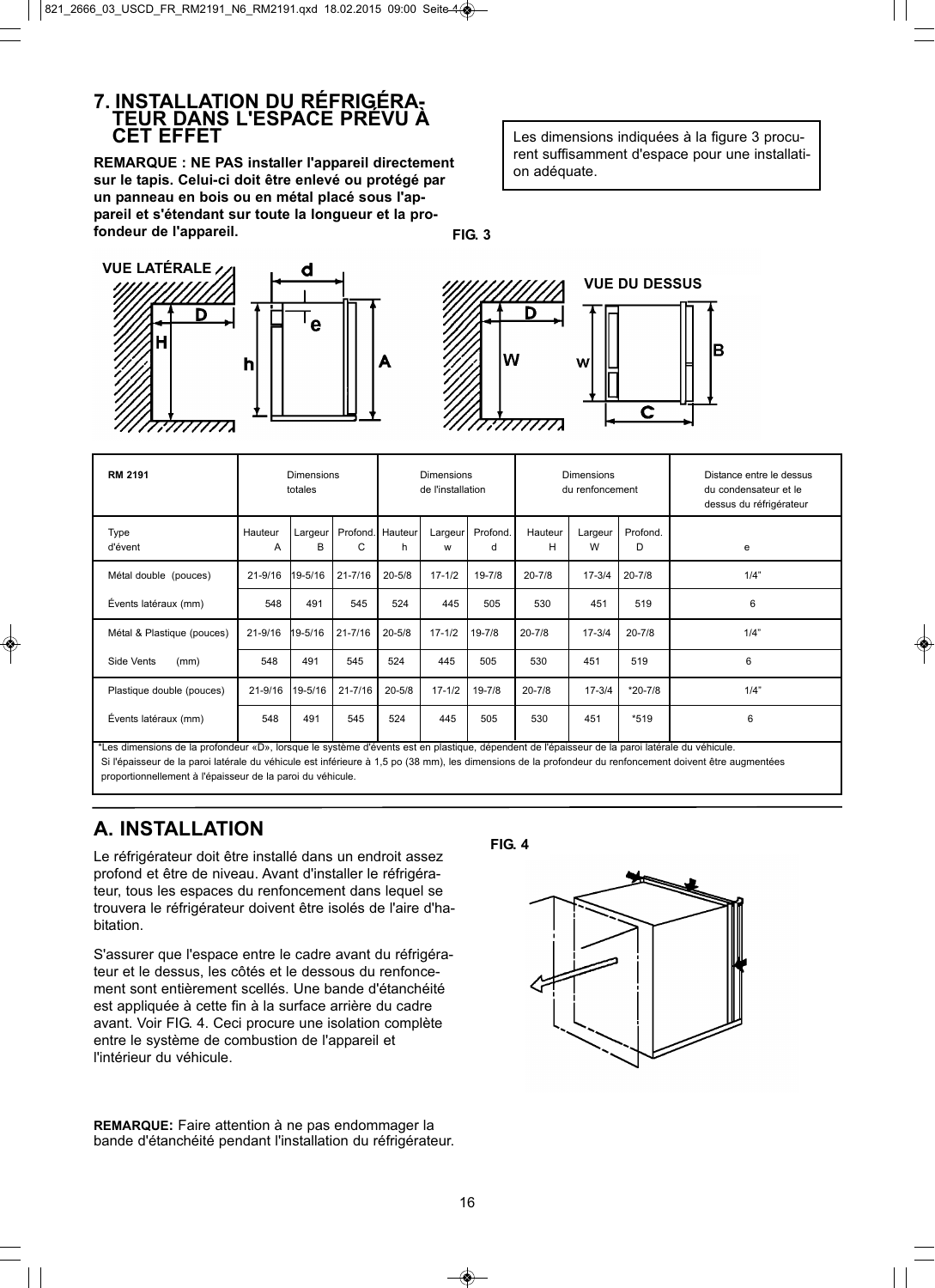# **B. FIXATION DU RÉFRIGÉRATEUR DANS L'ESPACE PRÉVU À CET EFFET**

Le réfrigérateur est installé dans l'espace prévu à cet effet au moyen de 8 vis. Six vis se trouvent sur le cadre avant et deux autres sur la plaque à l'arrière. Voir la FIG. 5.



**REMARQUE:** Pousser le réfrigérateur dans l'espace prévu à cet effet jusqu'à ce que le cadre avant soit bien appuyé sur le réfrigérateur. Fixer d'abord le cadre au réfrigérateur avec six vis. Vissez ensuite les deux vis au plancher, à l'arrière du réfrigérateur.

Le non-respect de ces consignes peut causer des fuites entre le cadre et le réfrigérateur. Tout espace entre le comptoir, l'espace de rangement ou le plafond et le dessus du réfrigérateur doit être bloqué. La chaleur qui se dégage à l'arrière du réfrigérateur s'accumule dans cet espace, ce qui rend le dessus du réfrigérateur chaud et réduit son efficacité.

Les dimensions indiquées à la FIG. 3 procurent suffisamment d'espace pour procéder à une installation convenable ou à toute réparation.

## **8. RACCORDEMENT AU GAZ**

Le raccordement à la conduite d'alimentation en gaz s'effectue au niveau du robinet d'arrêt manuel fourni avec un raccord d'ignition mâle SAE (UNF 5/8 po - 18) de 3/8 po. Toujours utiliser une clé à molettes pour raccorder le tuyau d'alimentation en gaz à l'entrée de gaz. Vérifier la présence de fuites sur tous les raccords à l'aide d'un détecteur de fuites non corrosif. (Voir la FIG. 6 - L'entrée de gaz peut être orientée différemment).



**NE PAS utiliser de flamme pour vérifier la présence de fuites.**



Le système d'alimentation en gaz doit comprendre un régulateur de pression pour maintenir la pression d'alimentation à un maximum de 13,5 po par colonne d'eau, statique (sans charge).



Avant de tester le système d'alimentation en gaz à une pression excédant 1/2 lb/po2, le réfrigérateur et son robinet d'arrêt doivent être débranchés du tuyau d'alimentation en gaz.

Avant de tester le système d'alimentation en gaz à une pression inférieure ou égale à 1/2 lb/po2, l'appareil doit être isolé du tuyau d'alimentation en gaz en fermant son robinet d'arrêt manuel individuel.

Si des instructions détaillées sur l'installation et le raccordement à l'alimentation en gaz s'avèrent nécessaires, communiquer avec le détaillant ou le distributeur de l'appareil.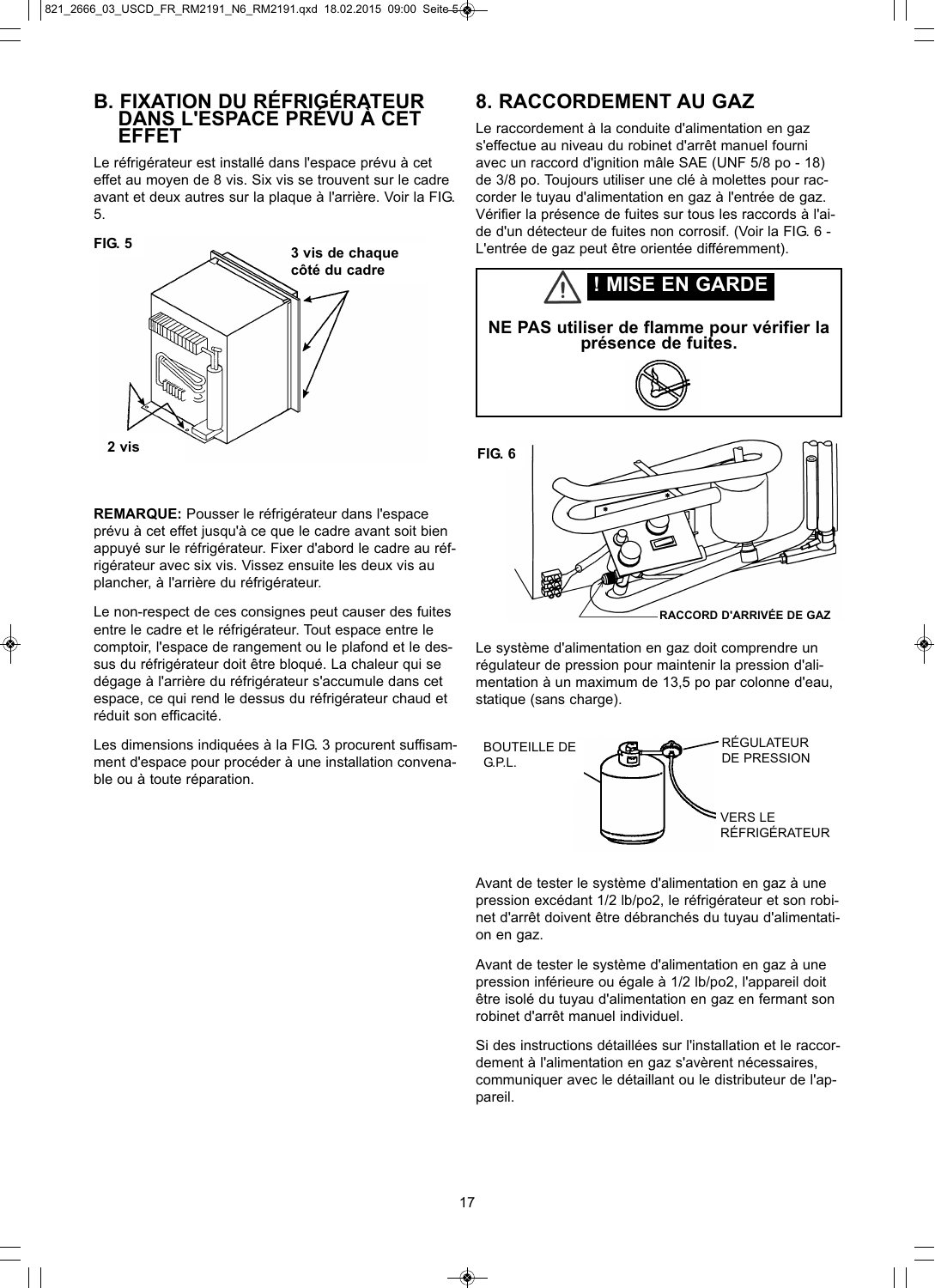### **9. TEST DE LA SOUPAPE D'ARRÊT DE SÉCURITÉ DU G.P.L.**

La soupape d'arrêt de sécurité du gaz doit être testée après le raccordement du réfrigérateur à l'alimentation du G.P.L.

#### **Pour tester la soupape d'arrêt du gaz, procéder comme suit :**

- A. Démarrer le réfrigérateur conformément aux consignes d'utilisation du G.P.L. Voir la «Section C. Consignes d'utilisation».
- B. Vérifier si la flamme du gaz est allumée. La laisser brûler quelques minutes pour s'assurer de sa stabilité.
- C. Tourner la soupape d'arrêt de sécurité du gaz (D, FIG. 8) à la position «OFF» (arrêt). En l'espace de 1 ou 2 minutes, le dispositif de sécurité du gaz se trouvant dans la soupape doit se fermer automatiquement. Un «clic» se fait entendre dans la soupape.
- D. Tourner la soupape d'arrêt de sécurité du gaz à la position «ON» (marche) (D, FIG. 8).
- E. Sans appuyer sur le bouton (D, FIG. 8) du dispositif de sécurité du gaz, appliquer sur le brûleur une solution servant à détecter les fuites, vendue dans le commerce. Aucune bulle ne doit apparaître. Les bulles indiquent une fuite de gaz et la soupape d'arrêt de sécurité doit alors être remplacée par un technicien qualifié.
- F. Rincer le brûleur avec de l'eau. Allumer le brûleur et le laisser brûler pendant 5 minutes.

### **10. RACCORDEMENT ÉLECTRIQUE DE 120 V, EN C.A.**

# **! MISE EN GARDE**

**Instructions de mise à la terre électrique**

**Cet appareil est équipé d'une prise à trois broches (mise à la terre) pour votre protection contre les risques d'électrocution. Il doit être branché directement dans une prise femelle à trois broches correctement mise à la terre. Ne pas couper ou enlever la broche de mise à la terre de cette prise.**

Le cordon d'alimentation doit être acheminé de façon à éviter tout contact direct avec le couvercle du brûleur, le couvercle du carburant ou le bouton du robinet d'arrêt manuel du gaz.

### **11. RACCORDEMENT 12 V, EN C.C.**

L'élément chauffant de 125 watts fait fonctionner l'unité de réfrigération lorsque le réfrigérateur est branché à la batterie du véhicule. Sa puissance nominale est actuellement d'environ 10,5 ampères; le câblage reliant la batterie au réfrigérateur doit donc être d'un calibre suffisant pour soutenir cette charge sans baisse de tension. À cette fin, la taille minimum du fil à utiliser doit donc être de 14 A.W.G. Le bloc terminal de raccordement du câble d'alimentation de 12 V à la batterie se trouve dans le coin inférieur gauche du côté arrière (G, fig. 8). À partir

de ce terminal, le raccordement à la batterie doit être effectué au moyen de colliers et de boulons de serrage pour assurer un bon contact avec les bornes de la batterie. La polarité n'étant pas importante, peu importe quels fils sont raccordés aux bornes de la batterie.

**NE PAS raccorder les lumières ou toute autre composante électrique au circuit utilisé par le réfrigérateur.**

# **! ATTENTION**

**Pour empêcher le réfrigérateur de demeurer en marche, et par conséquent vider la batterie, lorsque le moteur du véhicule ne fonctionne pas et ne recharge donc pas la batterie, il est recommandé d'installer un relais coupe-circuit automatique entre la batterie et l'interrupteur à bascule du réfrigérateur de façon à ce que le réfrigérateur ne nécessite aucune alimentation lorsque le moteur du véhicule n'est pas en marche. Une autre façon de procéder consiste à installer une fiche et une prise adéquates dans la ligne d'alimentation de 12 V pour débrancher le réfrigérateur de l'alimentation si nécessaire.**

#### **FUSIBLE**

Un fusible (calibre continu) de 12 A doit être incorporé au câblage de l'alimentation en C.C., aussi près que possible de la batterie. Le fusible doit se trouver du côté du câblage qui n'est pas raccordé au châssis. Par exemple, si la mise à la terre du véhicule est négative, le fusible doit être du côté positif du câblage.

### **12. INVERSION DES CHARNIÈRES DE PORTE**

Si nécessaire, les charnières de porte peuvent être inversées. Procéder comme suit :

- A. Dévisser la goupille de la charnière supérieure en prenant soin de ne pas desserrer les rondelles et les anneaux.
- B. Soulever la porte de la goupille de la charnière inférieure. Si un panneau décoratif doit être installé, passer à l'étape 13.
- C. Dévisser la goupille et la poser sur la charnière du côté opposé.
- D. Dévisser le dispositif de verrouillage et le poser du côté opposé.
- E. Remettre la porte en place sur la goupille de la charnière inférieure. Remettre en place la goupille de la charnière supérieure et les anneaux retirés à l'étape A.
- F. Vérifier si la porte ferme adéquatement et si son contour est bien scellé.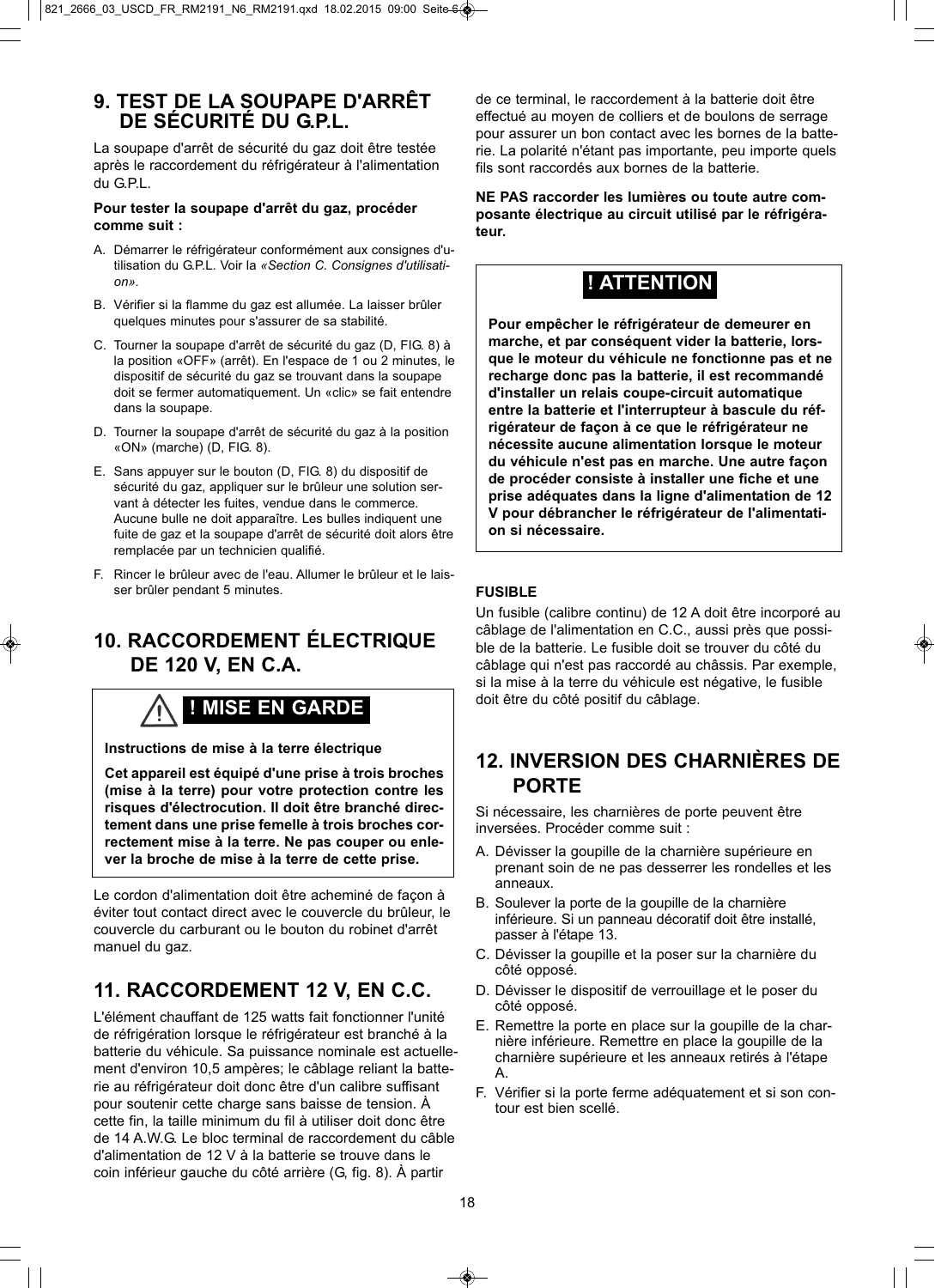### **13. INSTALLATION D'UN PANNEAU DE PORTE DÉCORATIF**

Le panneau de porte s'installe facilement. Les dimensions du panneau doivent être comme suit :

| Hauteur   | $19 - 3/4"$ |
|-----------|-------------|
| Largeur   | 17-27/32"   |
| Épaisseur | Up to 1/8"  |
| Poids     | 49 lbs.     |

- A. Retirer la porte. Voir la section 12.
- B. Retirer les moulures inférieures. (REMARQUE : Les moulures n'ont pas été posées sur les nouveaux appareils emballés).
- C. Mettre le nouveau panneau en place et le faire glisser aussi loin que possible.
- D. Remettre les moulures en place.

## **SECTION B. SYSTÈMES DE VENTILATION HOMOLOGUÉS**

| <b>OPTIONS DE VENTILATION</b>                                                                                                                                                                              | <b>COMPOSANTES</b>                                                                                                            | N° PIÈCE                                  |  |  |
|------------------------------------------------------------------------------------------------------------------------------------------------------------------------------------------------------------|-------------------------------------------------------------------------------------------------------------------------------|-------------------------------------------|--|--|
| <b>ÉVENTS LATÉRAUX EN</b><br><b>MÉTAL DOUBLE</b>                                                                                                                                                           | * RM 123 Évent latéral supérieur en métal<br>* RM 183 Évent latéral inférieur en métal<br>** Ventilateur électrique optionnel | 3100451.024<br>8030211.332<br>3108705.751 |  |  |
| <b>ÉVENTS LATÉRAUX</b><br><b>SUPÉRIEUR EN MÉTAL</b>                                                                                                                                                        | * RM 123 Évent latéral supérieur en métal                                                                                     | 3100451.024                               |  |  |
| <b>ÉVENTS LATÉRAUX</b>                                                                                                                                                                                     | * Évent latéral inférieur en plastique                                                                                        | 3107560.009                               |  |  |
| <b>INFÉRIEUR EN PLASTIQUE</b>                                                                                                                                                                              | ** Ventilateur électrique optionnel                                                                                           | 3108705.751                               |  |  |
| <b>ÉVENTS LATÉRAUX EN</b>                                                                                                                                                                                  | * Évent latéral supérieur en plastique                                                                                        | 3107560.041                               |  |  |
| <b>PLASTIQUE DOUBLE</b>                                                                                                                                                                                    | * Évent latéral inférieur en plastique<br>** Ventilateur électrique optionnel                                                 | 3107560.009<br>3108705.751                |  |  |
| * Le système de ventilation nécessite un de chacun des éléments.                                                                                                                                           |                                                                                                                               |                                           |  |  |
| ** Les autres consignes sont incluses avec le nécessaire de ventilation. Utilisé conjointement<br>avec les évents latéraux supérieurs et inférieurs à une hauteur de ventilation minimum pour un rendement |                                                                                                                               |                                           |  |  |

# **SECTION C. CONSIGNES D'UTILISATION**

### **1. IMPORTANCE DE LA MISE À NIVEAU DU RÉFRIGÉRATEUR**

optimum

Dans un système de réfrigérateur à absorption, l'ammoniac est liquéfié dans le condensateur ailé, dans la partie supérieure du réfrigérateur. L'ammoniac liquide coule ensuite dans l'évaporateur (à l'intérieur du compartiment congélateur) et est exposé à une circulation de gaz hydrogène, ce qui fait en sorte que l'ammoniac s'évapore, refroidissant ainsi le congélateur.

Le tuyau se trouvant dans l'évaporateur est spécifiquement incliné pour assurer la circulation continue de l'ammoniac liquide vers le bas, par gravité, à travers cette partie. Si le réfrigérateur fonctionne sans avoir été mis à niveau et que le véhicule n'est pas en marche, l'ammoniac liquide s'accumulera dans des parties du tuyau de l'évaporateur. Cela ralentira la circulation de l'hydrogène et du gaz d'ammoniac, ou dans des cas extrêmes, la bloquera complètement, créant ainsi une perte de refroidissement.

Il ne faut pas oublier de mettre le véhicule à niveau lorsque celui-ci est arrêté plus d'une heure car le dispositif de refroidissement pourrait être endommagé en permanence suite à une surchauffe s'il demeure en marche.

Lorsque le véhicule est en mouvement, la mise à niveau n'est pas aussi essentielle car le tangage et le roulis du véhicule équilibrera des deux côtés le niveau d'ammoniac liquide et empêchera celui-ci de s'accumuler dans le tuyau de l'évaporateur.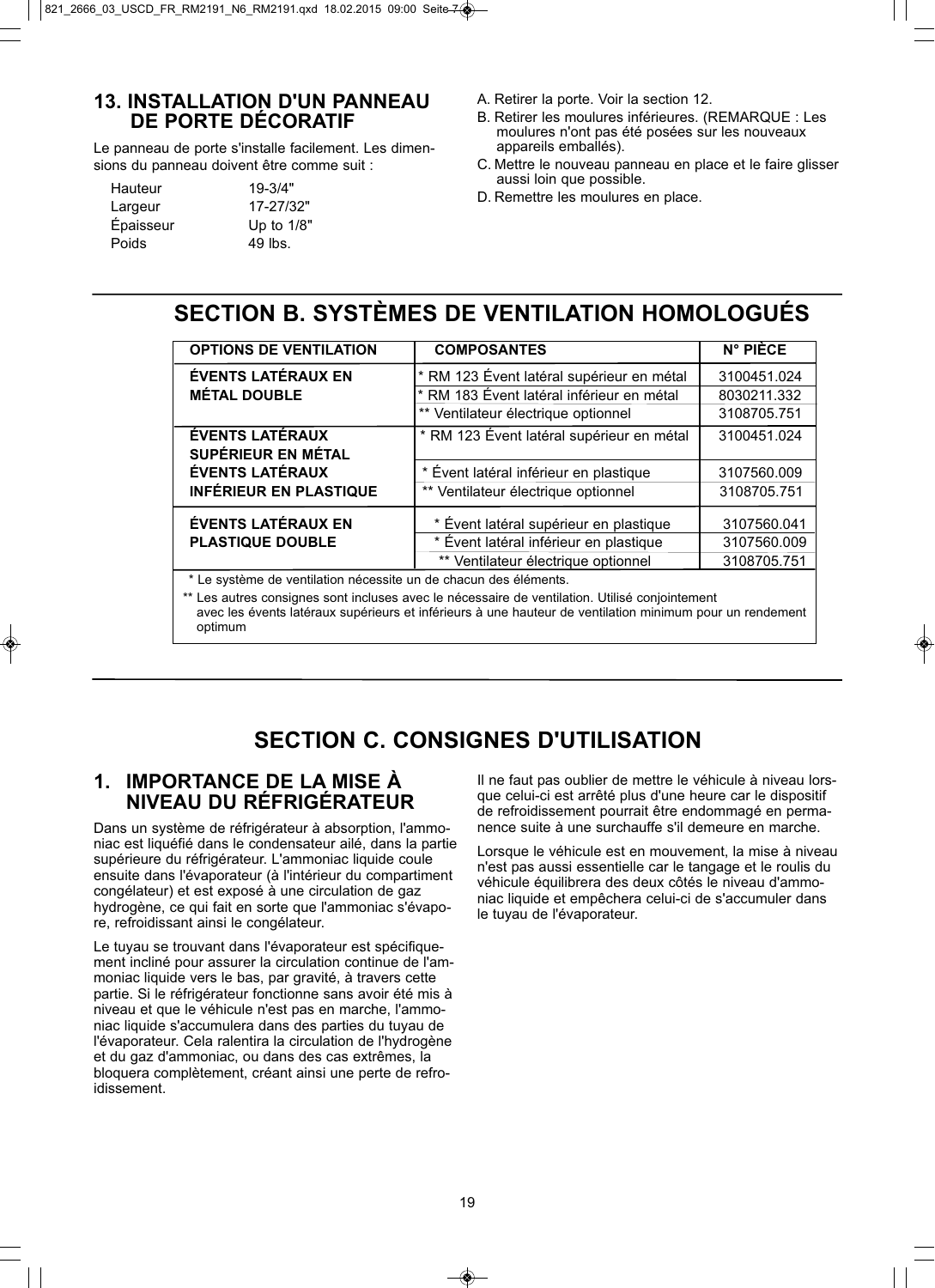### **2. COMMANDES**

Les commandes de gaz et d'électricité se trouvent à l'arrière du réfrigérateur et sont accessibles à partir des évents inférieurs se trouvant dans les parois extérieures du véhicule. Voir la FIG. 8.

|   | INTERRUPTEUR MARCHE/ARRÊT DE<br>C.C.  |
|---|---------------------------------------|
| R | SOUPAPE DE GAZ MARCHE/ARRÊT           |
|   | <b>ALLUMEUR PIEZO</b>                 |
|   | <b>THERMOSTAT ÉLECTRIQUE</b>          |
|   | INTERRUPTEUR MARCHE/ARRÊT DE<br>$C$ A |
| F | ENTRÉE DE GAZ                         |
|   | BLOC TERMINAL EN C.C.                 |



### **3. CONSIGNES D'UTILISATION**

**NE PAS chercher à faire fonctionner le réfrigérateur au gaz et à l'électricité en même temps. Toujours s'assurer qu'une méthode de fonctionnement a été mise hors service avant d'utiliser l'autre source d'énergie.**

### **A. FONCTIONNEMENT AU GPL.**

Après l'installation, une réparation, le changement des bouteilles à gaz, etc., l'alimentation en gaz peut contenir de l'air que l'on doit laisser s'échapper en mettant brièvement en marche le réfrigérateur ou d'autres appareils à gaz. Cela permettra à la flamme de s'allumer immédiatement. Voir la figure 8 pour repérer et identifier la commande.

- 1) Ouvrir la soupape d'arrêt de la bouteille de gaz. S'assurer qu'il y a suffisamment de gaz. Ouvrir n'importe quelle soupape d'arrêt se trouvant, à bord du véhicule, sur le tuyau de gaz qui est raccordé au réfrigérateur.
- 2) Ouvrir l'évent inférieur se trouvant à l'arrière du réfrigérateur sur la partie extérieure du véhicule, et placer les interrupteurs à bascule A et B à la position «OFF» (arrêt).
- 3) Placer la commande du thermostat de gaz (F) au réglage le plus élevé.
- 4) Relâcher le bouton (D) du dispositif d'arrêt de la flamme, le tourner à la position «ON» (marche) et le maintenir enfoncé tout en relâchant le bouton de l'allumeur piezo (E) rapidement plusieurs fois (on doit entendre un clic chaque fois qu'il est relâché).
- 5) Maintenir le bouton relâché pendant 10 à 15 secondes supplémentaires.
- 6) Relâcher le bouton et vérifier la flamme en regardant à travers l'ouverture du couvre-brûleur en métal.
- 7) Si le brûleur ne s'est pas allumé, répéter la procédure

d'allumage. Si le brûleur ne s'allume pas après deux tentatives, faire appel à un électricien qualifié ou le détaillant.

**REMARQUE : Le réfrigérateur est doté d'un dispositif d'arrêt de flamme qui coupe automatiquement l'alimentation en gaz du brûleur si la flamme s'éteint. Pendant que le bouton (D) est maintenu enfoncé, ce dispositif est temporairement hors d'usage.** 

- 8) Si la température ambiante est supérieure à 80 °F et/ou si la porte du réfrigérateur est ouverte fréquemment, le bouton (F) doit demeurer en position élevée.
- 9) Pour arrêter l'appareil au gaz, tourner le bouton (D) à la position «OFF»

# **! MISE EN GARDE**

**La ventilation de la plupart des appareils au G.P.L. utilisés dans les véhicules récréatifs se fait vers l'extérieur. Lorsque le véhicule est stationné à proximité d'une pompe à essence, il est possible que les vapeurs d'essence pénètrent à l'intérieur de ce type d'appareil et prennent feu au contact de la flamme du brûleur, CAU-SANT AINSI UN INCENDIE OU UNE EXPLOSION.**

**POUR VOTRE SÉCURITÉ, il est recommandé de fermer tous les appareils fonctionnant au G.P.L. et dont la ventilation se fait vers l'extérieur lorsque vous prenez de l'essence pour le véhicule.**

**Le réfrigérateur doit être fermé pendant le remplissage.**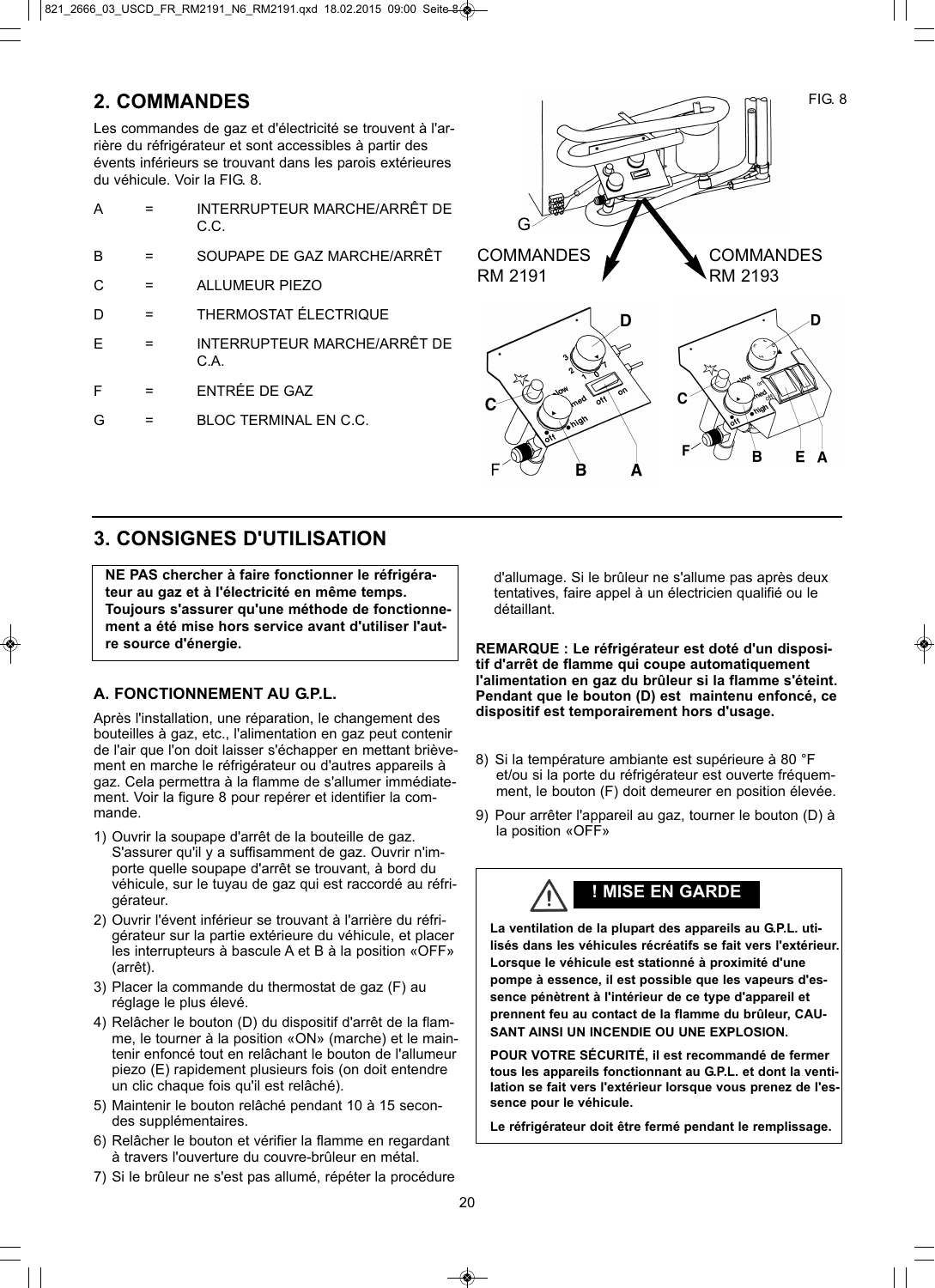### **B. FONCTIONNEMENT À L'ÉLECTRICITÉ**

#### **1. RM2191: FONCTIONNEMENT 12V EN C.C.**

Lorsque le réfrigérateur fonctionne sur 12V C.C., la température est contrôlée par un thermostat. La commande du thermostat. La commande du thermostat (D, en FIG. 8) doit être réglée à la position 4-5 dans des conditions normales d'utilisation.

Si la température ambiante est élevée et/ou des aliments frais sont placés dans le réfrigérateur, la commande peut être réglée à une position plus élevée.

Pour hausser la température dans le compartiment de refroidissement, régler le bouton à une position inférieure.

#### **2. RM2193:**

#### **FONCTIONNEMENT 12V EN C.C. / 120V C.A.**

Dans le cas du modèle RM2193, le réfrigérateur fonctionne toujours sur 12V C.C. (aucune commande de thermostat).

Lorsqu'il fonctionne sur 120V C.A., la température est contrôlée par un thermostat. La commande du thermostat (D, en FIG. 8) doit être réglée à la position 4-5 dans des conditions normales d'utilisation. Si la température ambiante est élevée et/ou des aliments frais sont placés dans le réfrigérateur, la commande peut être réglée à une position plus élevée.

Pour hausser la température dans le compartiment de refroidissement, régler le bouton à une position inférieure.

#### **3. POUR COUPER L'ALIMENTATION ÉLECTRIQUE**

Pour couper l'alimentation électrique, tourner les interrupteurs à la position «OFF» (A en RM2191) et (A et E en RM2193).

**REMARQUE : NE JAMAIS UTILISER PLUS D'UNE SOURCE D'ÉNERGIE À LA FOIS POUR FAIRE FONC-TIONNER LE RÉFRIGÉRATEUR.**

### **4. MODE D'EMPLOI DU REFRIGÉ-RATEUR**

#### **A. COMPARTIMENT DE RANGEMENT DE LA NOURRITURE**

Le compartiment de rangement de la nourriture est complètement fermé et non aéré, ce qui est nécessaire pour maintenir une température peu élevée. Par conséquent, les aliments dont l'odeur est assez forte ou ceux qui absorbent les odeurs facilement doivent être couverts. Les légumes, les salades, etc., doivent être couverts pour garder leur fraîcheur. Les espaces les plus froids du réfrigérateur se trouvent sous les ailettes de refroidissement et dans la partie inférieure du réfrigérateur. Les espaces les moins froids de trouvent dans les balconnets supérieurs de la porte. Il faut tenir compte de ces éléments avant de ranger les différents types d'aliments dans le réfrigérateur.

ments frais, du lait, etc. Il n'est pas conçu pour y ranger des aliments surgelés. Le volume intérieur du réfrigérateur est de 1,7 pieds cube.

#### **NE JAMAIS RANGER D'ALIMENTS CHAUDS DANS LE RÉFRIGÉRATEUR.**

Éviter d'utiliser de grands plats et d'empiler la nourriture ou les récipients de nourriture les uns par-dessus les autres car cela nuit à la circulation d'air froid dans le réfrigérateur.

Si possible, démarrer le réfrigérateur sur l'alimentation en gaz ou le courant alternatif le jour précédant l'utilisation afin de refroidir l'intérieur. Il est préférable de remplir le réfrigérateur de nourriture déjà refroidie par le réfrigérateur domestique ou celui de l'épicerie.

Avant de déplacer le véhicule, s'assurer que tous les récipients sont hermétiquement couverts pour éviter tout débordement. Si nécessaire, mettre du papier chiffonné entre les bouteilles et les autres articles pour les empêcher de bouger pendant le voyage.

Enclencher le dispositif de verrouillage se trouvant dans le coin supérieur avant de la porte avant de faire démarrer le véhicule.

### **! ATTENTION**

**NE PAS ranger de substances explosives dans le réfrigérateur, telles que l'essence à briquet, le pétrole, l'éther ou autre substance semblable.**

#### **B. DÉGIVRAGE**

Avant de dégivrer le réfrigérateur, retirer la nourriture qui s'y trouve. Fermer la soupape de gaz ou l'interrupteur de l'alimentation en C.A./C.C. du réfrigérateur. Laisser la porte du réfrigérateur ouverte et placer un plat ou autre réceptacle sous l'évaporateur pour recueillir l'eau du dégivrage.

Lorsque le dégivrage est terminé, toutes les gouttes d'eau qui restent dans le réfrigérateur doivent être essuyées avec un linge propre.

### **! ATTENTION**

**NE PAS utiliser de séchoir à cheveux. Les pièces en plastique ou en métal pourraient être déformées et endommagées en permanence NE PAS utiliser de couteau, de pic à glace ou tout autre outil pointu pour enlever le givre des clayettes du congélateur.**



Le réfrigérateur est conçu pour le rangement des ali-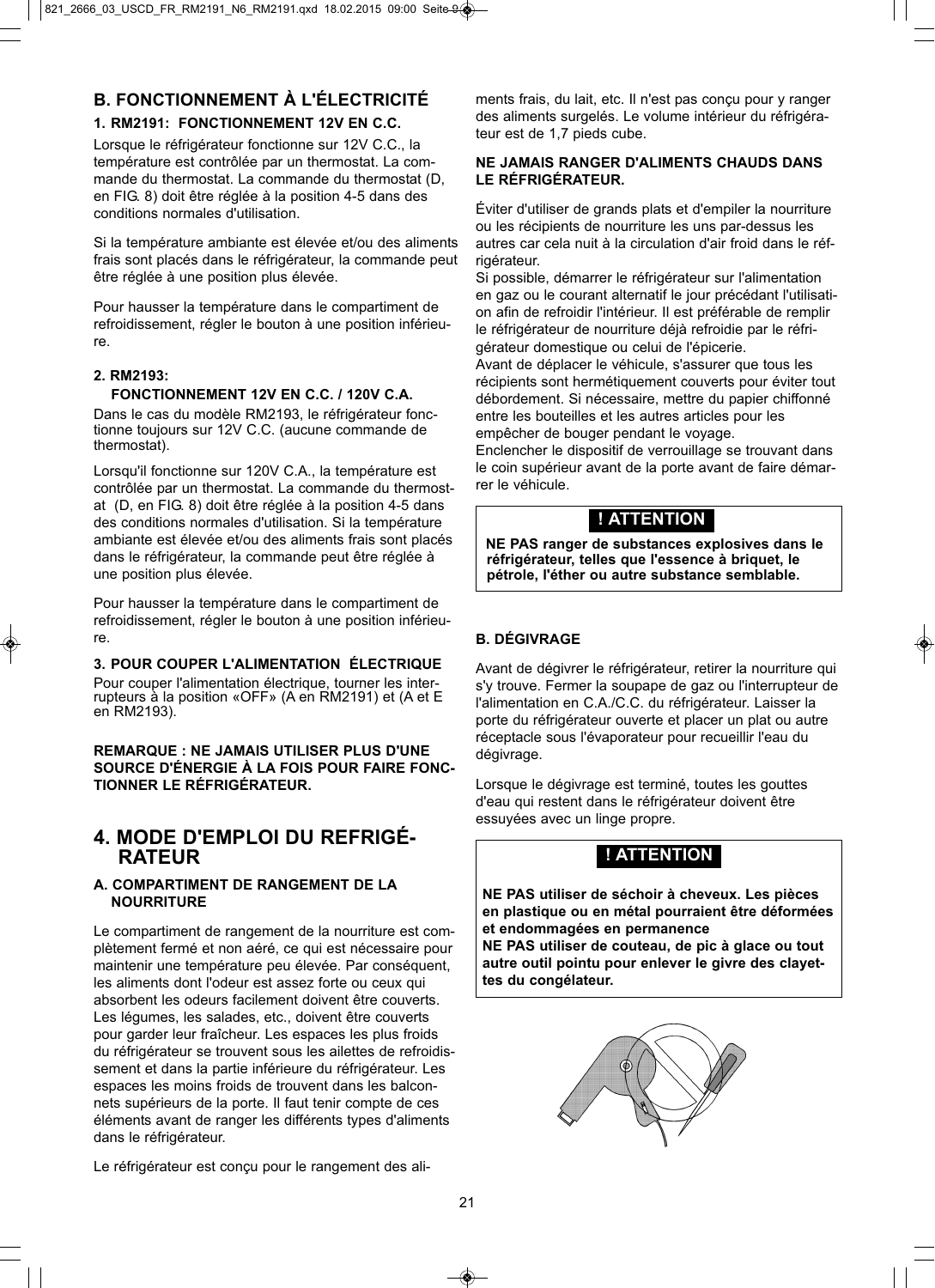#### **E. NETTOYAGE**

Nettoyer le réfrigérateur après l'avoir dégivré ou rangé. Pour l'intérieur du réfrigérateur, utiliser de l'eau tiède et un détergent à vaisselle doux. Utiliser seulement de l'eau tiède pour nettoyer l'évaporateur à ailettes, les joints, les bacs à glaçons et les clayettes. **NE JAMAIS** utiliser de produits chimiques forts ou d'abrasifs pour nettoyer ces pièces car les surfaces protectrices pourraient être abîmées. Il est important que le réfrigérateur soit toujours propre.

#### **F. ARRÊT (PROCÉDURE DE RANGEMENT)**

Placer les interrupteurs à bascule de c.c. et de c.a. à la position «OFF» (arrêt) ou tourner la soupape de gaz à la position «OFF», selon le cas. Voir la FIG. 8.

Lorsqu'il n'est pas en marche, le réfrigérateur doit être vidé, nettoyé et séché, et la porte doit demeurer ouverte pour que l'air frais puisse circuler à l'intérieur.

Le dispositif de verrouillage inséré dans le second trou gardera la porte entrouverte et permettra la circulation de l'air.

# **SECTION D. ENTRETIEN ET RÉPARATION CONSEILS AU TECHNICIEN**

L'utilisateur doit être mis au courant des procédures d'entretien régulier pour garder le réfrigérateur en bon état de marche. **Toute réparation doit être effectuée uniquement par un technicien qualifié qui connaît bien les systèmes et les réfrigérateurs fonctionnant eu G.P.L.**

### **1. RETRAIT DU RÉFRIGÉRATEUR**

Avant de travailler sur le réfrigérateur ou de le déplacer, couper l'alimentation électrique (c.a. et c.c.) avant de débrancher les fils. Couper l'alimentation en gaz. Débrancher et boucher le tuyau d'alimentation en gaz. Desserrer les vis qui retiennent le réfrigérateur et le faire glisser hors de son compartiment.

Pour remettre le réfrigérateur en place, faire l'inverse. Vérifier s'il y a des fuites dans les raccords. Se référer à la Section A, paragraphes 1 à 13 des consignes d'installation.

### **2. ENTRETIEN PÉRIODIQUE**

Pour garder un réfrigérateur Dometic en bon état de marche, il est recommandé de procéder à une inspection périodique et au nettoyage de plusieurs pièces, une fois ou deux par année.

A. Il est important de garder propre l'espace à l'arrière du réfrigérateur. Vérifier l'évent inférieur, l'évent supérieur et l'espace entre ces ouvertures car ceux-ci pourraient être obstrués par des nids d'oiseaux ou d'insectes, des toiles d'araignée, etc. Nettoyer les bobines à l'arrière du réfrigérateur. Utiliser une brosse à poils doux pour dépoussiérer les bobines.

#### **REMARQUE : ÉVITER DE VAPORISER DE L'EAU À TRAVERS LES ÉVENTS DU RÉFRIGÉRATEUR PEN-DANT LE LAVAGE DU VÉHICULE RÉCRÉATIF.**

Il est important de garder la surface de ventilation du réfrigérateur libre de toute substance inflammable, essence et autres liquides ou vapeurs inflammables.

B. Vérifier la présence de fuites de gaz dans tous les raccords du système G.P.L.(à l'arrière du réfrigérateur). L'alimentation en G.P.L. doit être mise en marche. Appliquer une solution à bulles non corrosive sur tous les raccords de G.P.L. Si des bulles apparaissent, c'est qu'il y a une fuite; elle doit être colmatée immédiatement **par un technicien qualifié qui connaît bien les systèmes et les réfrigérateurs fonctionnant au G.P.L.**

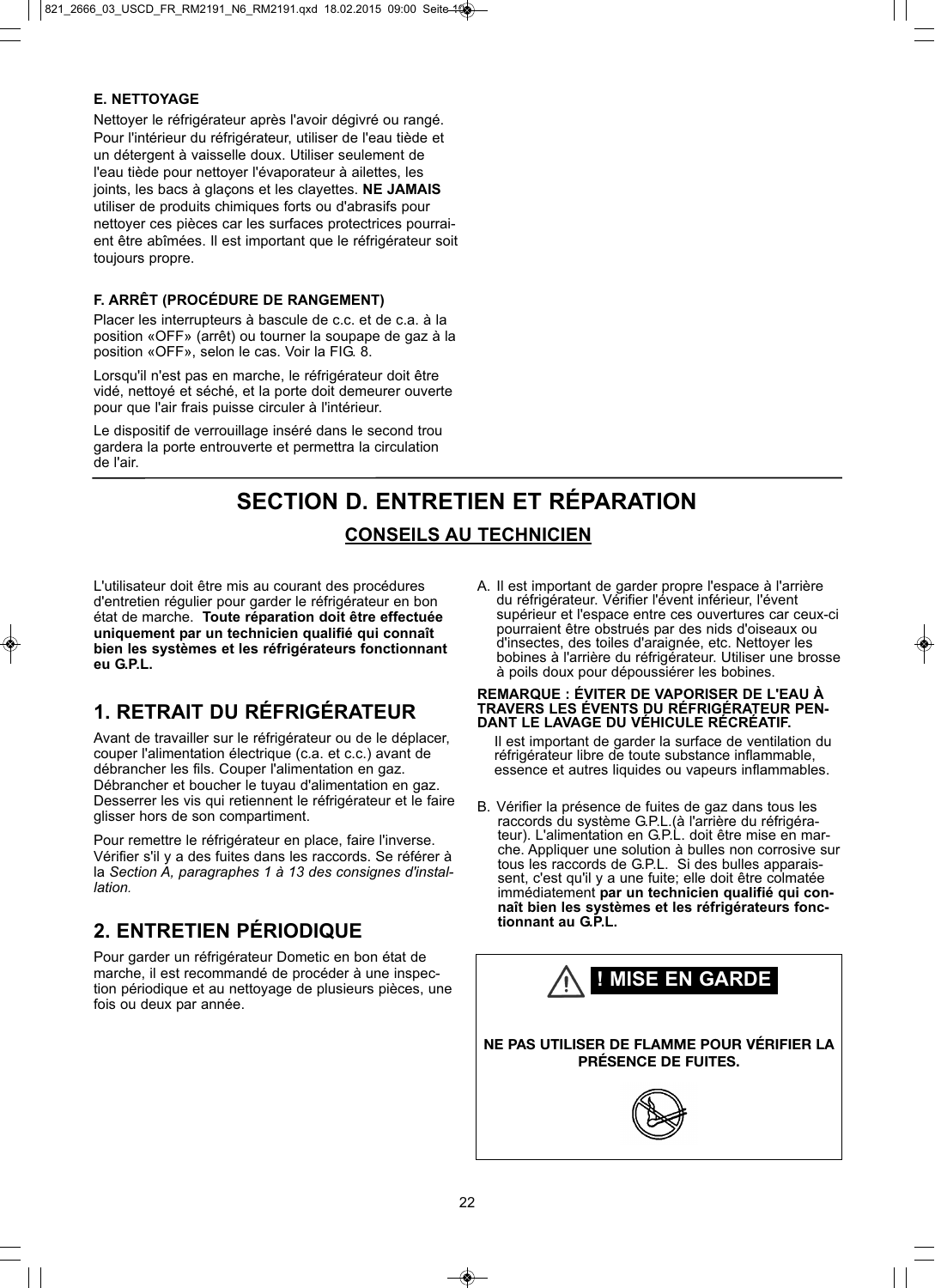#### **C. Examen et nettoyage du brûleur, du conduit et de l'ajutage**

Une fois ou deux par an, regarder à travers l'ouverture (voir figure 9) du boîtier du brûleur et examiner l'apparence de la flamme du brûleur : elle devrait être bleue lorsque la commande du thermostat est au réglage le plus élevé. (Voir la FIG. 10).

Dans le cas contraire, nettoyer le conduit, le brûleur, l'ajutage, etc. (voir les sections D et E).

#### **FIG. 9**



**FIG. 10**

**COULEUR BLEU CLAIR DE LA FLAMME**



#### **D. Nettoyage du brûleur et de l'ajutage (se référer à la FIG. 11)**

Procéder comme suit :

- 1) Couper l'alimentation en gaz et fermer la bouteille de gaz.
- 2) À l'aide d'un tournevis cruciforme, retirer la vis (B) et enlever avec précaution le couvercle du brûleur. Nettoyer l'intérieur du boîtier de tous ses résidus.
- 3) Pour nettoyer le brûleur, retirer la vis (C) qui retient le brûleur au tuyau du brûleur et faire attention à ne pas perdre la rondelle.
- 4) Nettoyer l'intérieur du brûleur.
- 5) Pour examiner et éventuellement nettoyer l'ajutage du brûleur, dévisser le raccord du tuyau de gaz (K) et tirer l'ajutage (L).
- 6) Nettoyer l'ajutage en le lavant dans l'alcool et en soufflant l'alcool à travers avec de l'air.

**REMARQUE : L'ajutage fixé à ce réfrigérateur est de tail le «45», ce qui convient à l'utilisation au gaz propane à 11 pouces par colonne d'eau. L'orifice de l'ajutage est très petit et ne doit jamais être nettoyé au moyen d'une broche ou autre instrument semblable qui pourrait endommager l'orifice. Il doit être nettoyé tel que décrit ci-dessus.**

### **! ATTENTION**



**NE PAS utiliser un fil ou une broche pour nettoyer l'ajutage car cela pourrait endommager l'ouverture, causer des dommages au réfrigérateur et créer un risque d'incendie.**

7) Remettre les pièces en place dans l'ordre inverse à ce qui précède.



#### **E. NETTOYAGE DU CONDUIT ET DU DÉFLECTEUR**

Procéder comme suit :

**FIG. 12**

- 1) Pour nettoyer le conduit et le déflecteur, il faut sortir le réfrigérateur de son compartiment. Voir la section D, paragraphe 1.
- 2) À l'aide d'un tournevis cruciforme, retirer la vis (B, dans la FIG. 11) et enlever doucement le couvercle du brûleur.
- 3) Insérer un morceau de papier ou de tissu entre le tube du brûleur (E, dans la FIG. 11) et le brûleur pour recueillir les dépôts.
- 4) Retirer la pièce en «T» (A, dans la FIG. 12) dans la partie supérieure du conduit en dévissant la vis (B, dans la FIG. 12) qui la retient au tuyau.
- 5) Retirer doucement le déflecteur (C, FIG. 12) et le nettoyer.
- 6) Nettoyer le tuyau au moyen d'une brosse à conduit spéciale, disponible chez le détaillant.